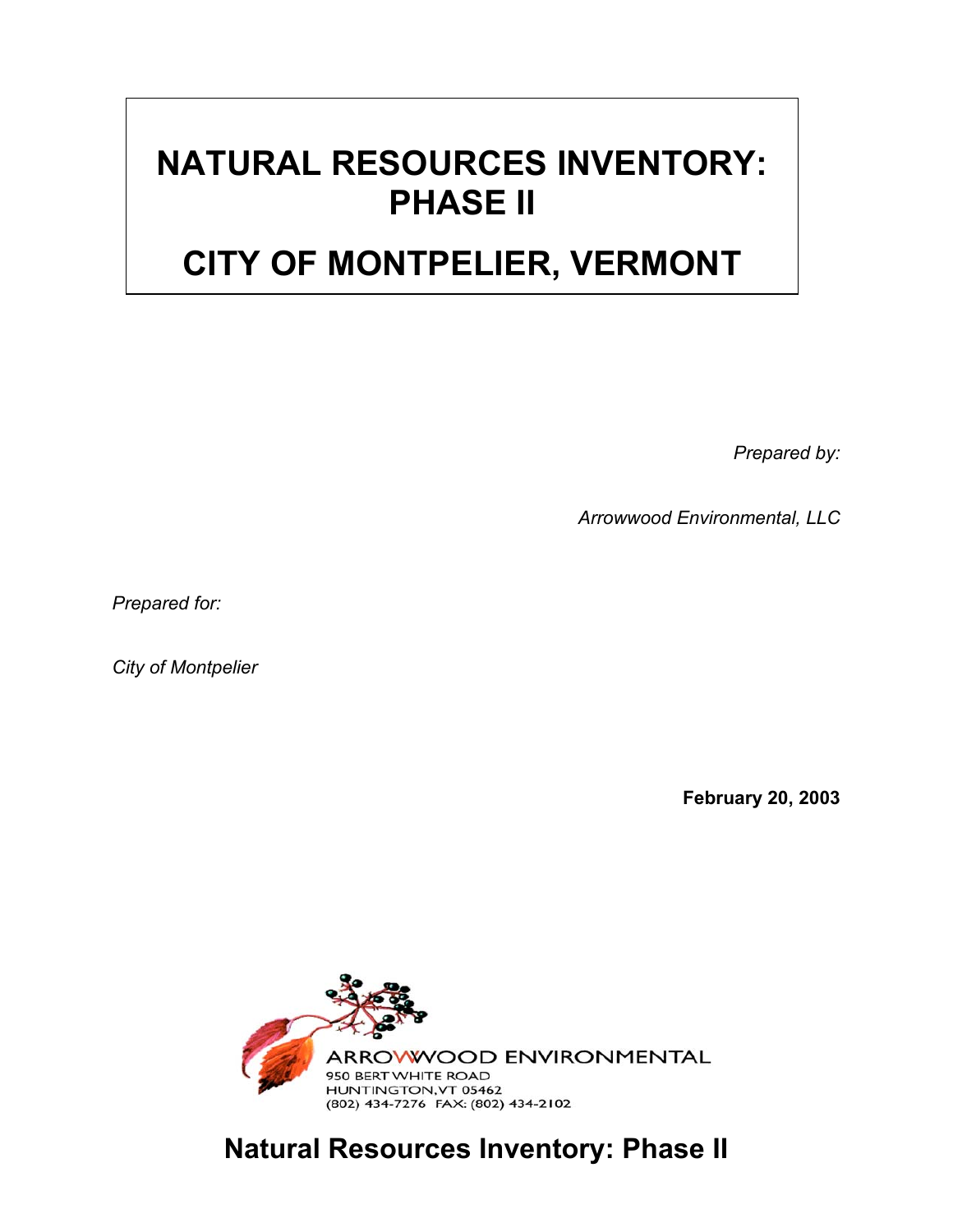# **City of Montpelier, Vermont**

### **TABLE OF CONTENTS**

### Page

| 1.0 |  |
|-----|--|
| 2.0 |  |
| 3.0 |  |
|     |  |
|     |  |
|     |  |
|     |  |
| 4.0 |  |
| 5.0 |  |
| 6.0 |  |

#### **ATTACHMENTS**

### Page

| Natural Resource Evaluation Data Summary Tables 1-3 |  |
|-----------------------------------------------------|--|
|                                                     |  |
|                                                     |  |
| <b>Upland Natural Communities Map</b>               |  |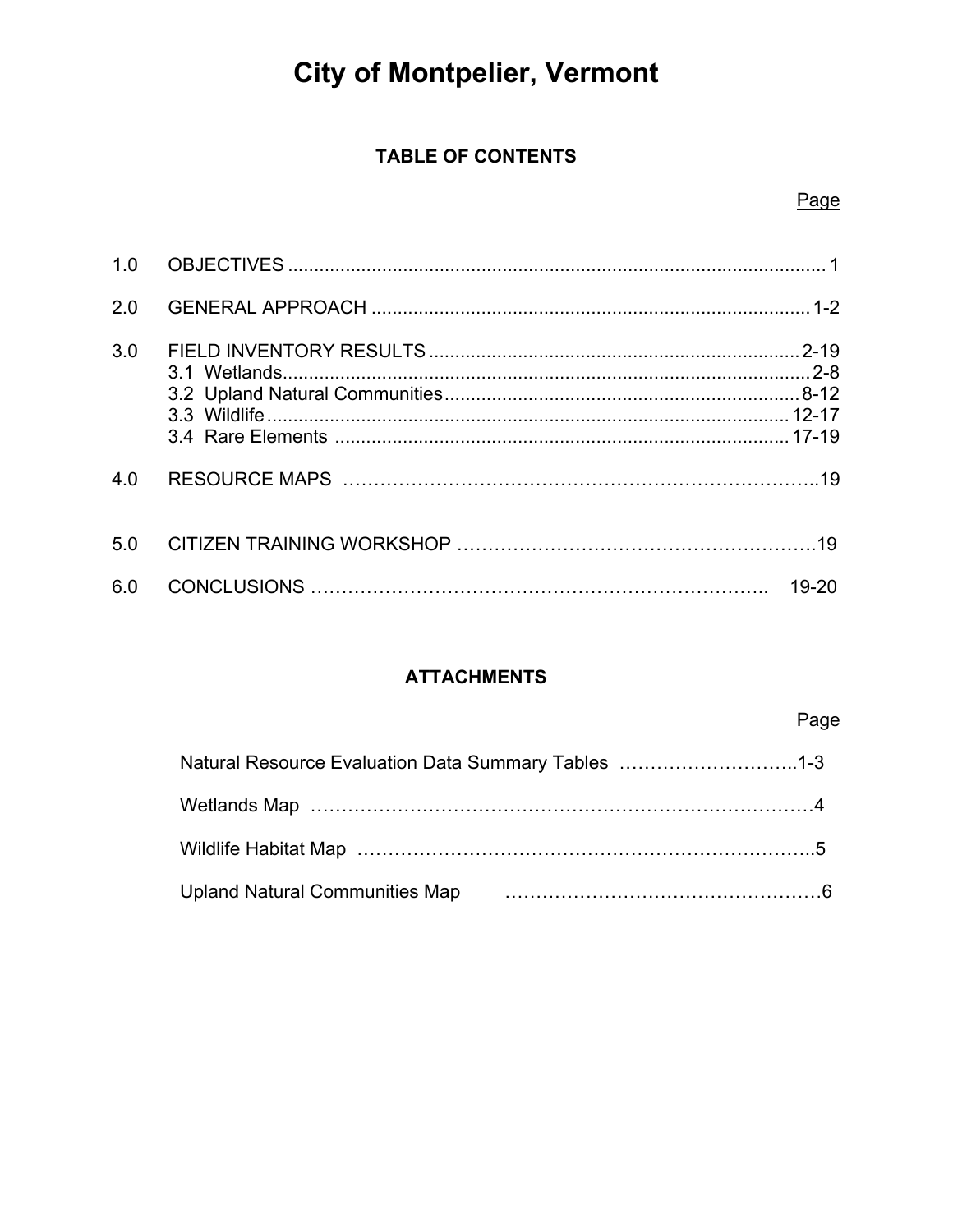## **Natural Resources Inventory: Phase II City of Montpelier, Vermont**

#### **1.0 OBJECTIVES**

Arrowwood Environmental was retained by the City of Montpelier to conduct a natural resources inventory of the City of Montpelier, Vermont. The inventory project has four primary objectives: 1. identification of potentially significant natural resource areas within the City and the relative ranking amongst those identified resource areas; 2. creation of a digital map locating potentially significant resource areas; 3. field evaluation of priority resource areas; and 4. training of citizen volunteers to conduct basic resource assessments.

This report documents the work completed for the second phase of the project, objectives three and four listed above. Documentation of the first phase of the project, identification of potentially significant natural resource areas and relative ranking of those areas, and creation of a preliminary digital map locating priority resource areas was provided under separate cover, dated June 5, 2002.

This document, Phase II of the Natural Resources Inventory is a refinement of the evaluation delivered in Phase I based on the outcome of field investigations. Resource assessments and final resource maps created in Phase II are based on field investigation and are therefore more accurate than the preliminary analysis conducted in Phase I. Preliminary resource maps created in Phase I served the solve purpose of focusing fieldwork in Phase II.

#### **2.0 General Approach**

The first phase of the project consisted of the identification, ranking and preliminary mapping of potentially significant natural resource areas within the City of Montpelier. The purpose of the first stage was to remotely evaluate the significance of existing natural resource areas within the City. The preliminary evaluations were used to prioritize the field evaluations that have been conducted in the second phase of the study.

The resource assessments conducted as the second phase of the project focused on identifying the extent/boundaries of the natural resource on the landscape, and the value or significance of the resource to the community.

The maps and tables which accompany the Phase I assessment are intended to be used for planning purposes. Due to difficulty in obtaining landowner permission to access parcels, Arrowwood Environmental was not able to conduct field investigations of all resource areas. Caution is to be used when using Phase I materials, such as maps and summary data tables as they are based on remote assessment and not field investigation.

The maps and tables which accompany the Phase I assessment report were preliminary maps pending revision based on field investigation. The maps presented with the Phase II report are meant to replace the preliminary Phase I maps and should be used to the exclusion of all previous maps.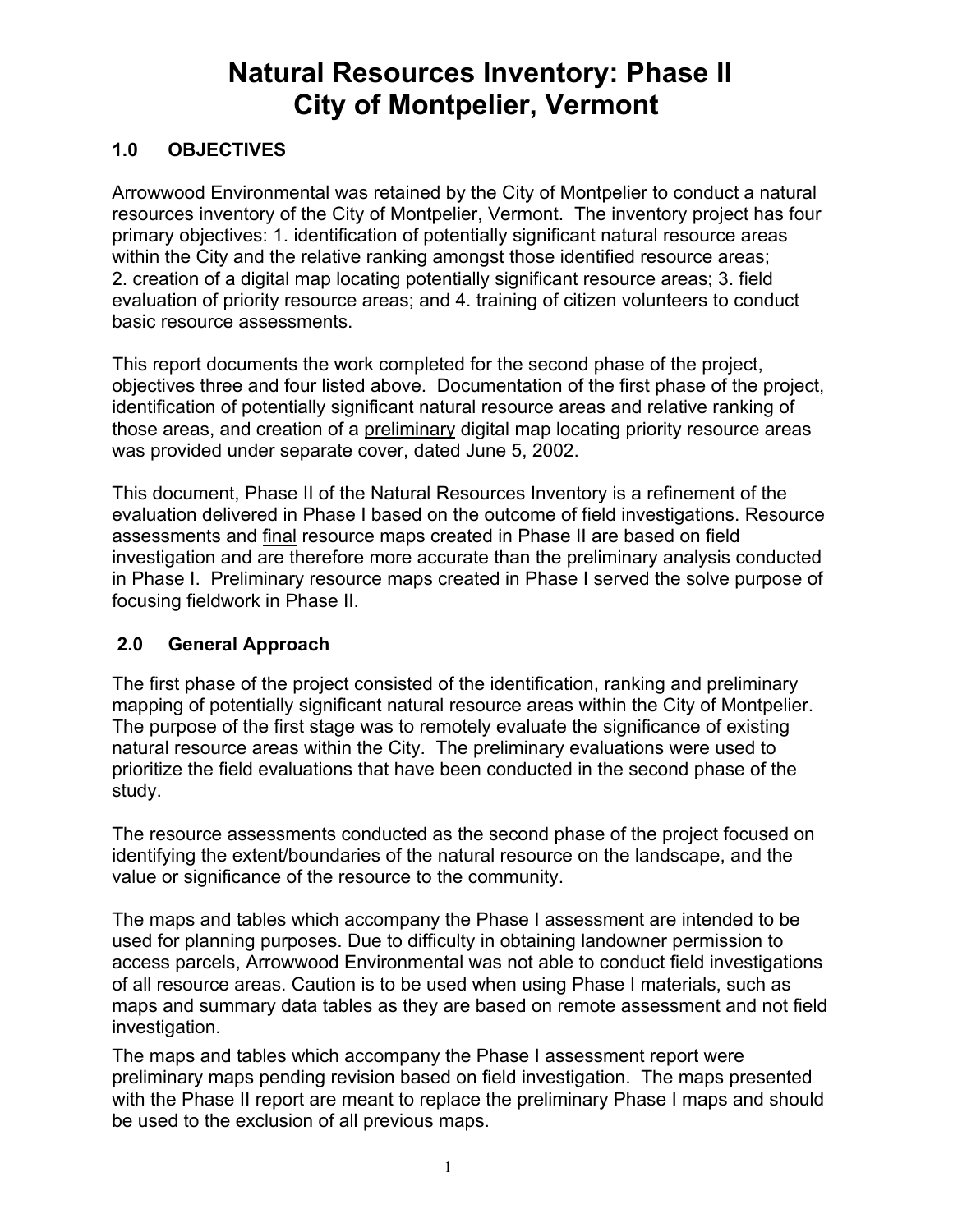#### **3.0 Field Inventory Results**

The resource assessments for significant wetland, wildlife habitat and upland natural community resources are detailed in this section. The assessments include determination of resource unit boundaries (shown on the attached Resource Maps and ArcView shape files), natural community assessment, and functional assessments. Assessment criteria used for each of the three resource categories (wetlands, wildlife habitat, and upland natural communities) is detailed in the Phase I report, dated June 5, 2002.

Field investigations of resource areas were restricted to windshield surveys from public roads, and assessments for parcels for which landowner permission was obtained. A windshield survey was conducted of the entire study area, resulting in general observations made from the road. Select properties were visited and reviewed for each of the three resource categories. Observations from the windshield survey, and field assessments were used to help refine information interpreted from maps and digital orthophotography in Phase I of the inventory. As a result of the field investigations resource boundaries presented on the preliminary Phase I maps were modified and additional resource areas also identified.

Final maps, in the form of ArcView shape files, have been created showing the location and approximate boundaries of wetlands, wildlife habitats and upland natural communities in the study area. Assessments have been conducted for select resource areas accessible for field investigation. Discussion of functional assessments and biological and ecological conditions are provided for these resource areas.

#### **3.1 Wetlands**

Seventy-six (76) wetland systems have been identified in the Montpelier study area. The wetlands consist of Class II and Class III wetlands as defined by the State of Vermont Wetland Rules. Wetlands occupy approximately 200 acres of the study area. There is a diverse array of wetlands in the study area including eleven (11) different wetland community types. The number and extent of wetland communities is presented in the following table.

|                                                      | <b>Total Size</b> | <b>Total Number</b> |
|------------------------------------------------------|-------------------|---------------------|
| <b>Natural Community Classification*</b>             | (Acres)           | of Occurrences      |
| Alder Swamp                                          | 6.5               | 4                   |
| <b>Alluvial Shrub Swamp</b>                          | 20.5              | 5                   |
| <b>Emergent Marsh</b>                                | 38.3              | 17                  |
| Red Maple - Black Ash Swamp                          | 2.5               |                     |
| Silver Maple-Ostrich Fern Riverine Floodplain Forest | 26.7              | 5                   |
| Spruce-Fir-Tamarack Swamp                            | 18.8              |                     |
| Seep/Forested Seep                                   | 2.8               | 5                   |
| <b>Vernal Pool</b>                                   | .01               |                     |
|                                                      | <b>Total Size</b> | <b>Total Number</b> |
| <b>Natural Community Classification*</b>             | (Acres)           | of Occurrences      |
| Pond                                                 | 4.25              | 21                  |

#### **Table 1: Number and Extent of Wetland Communities in Montpelier**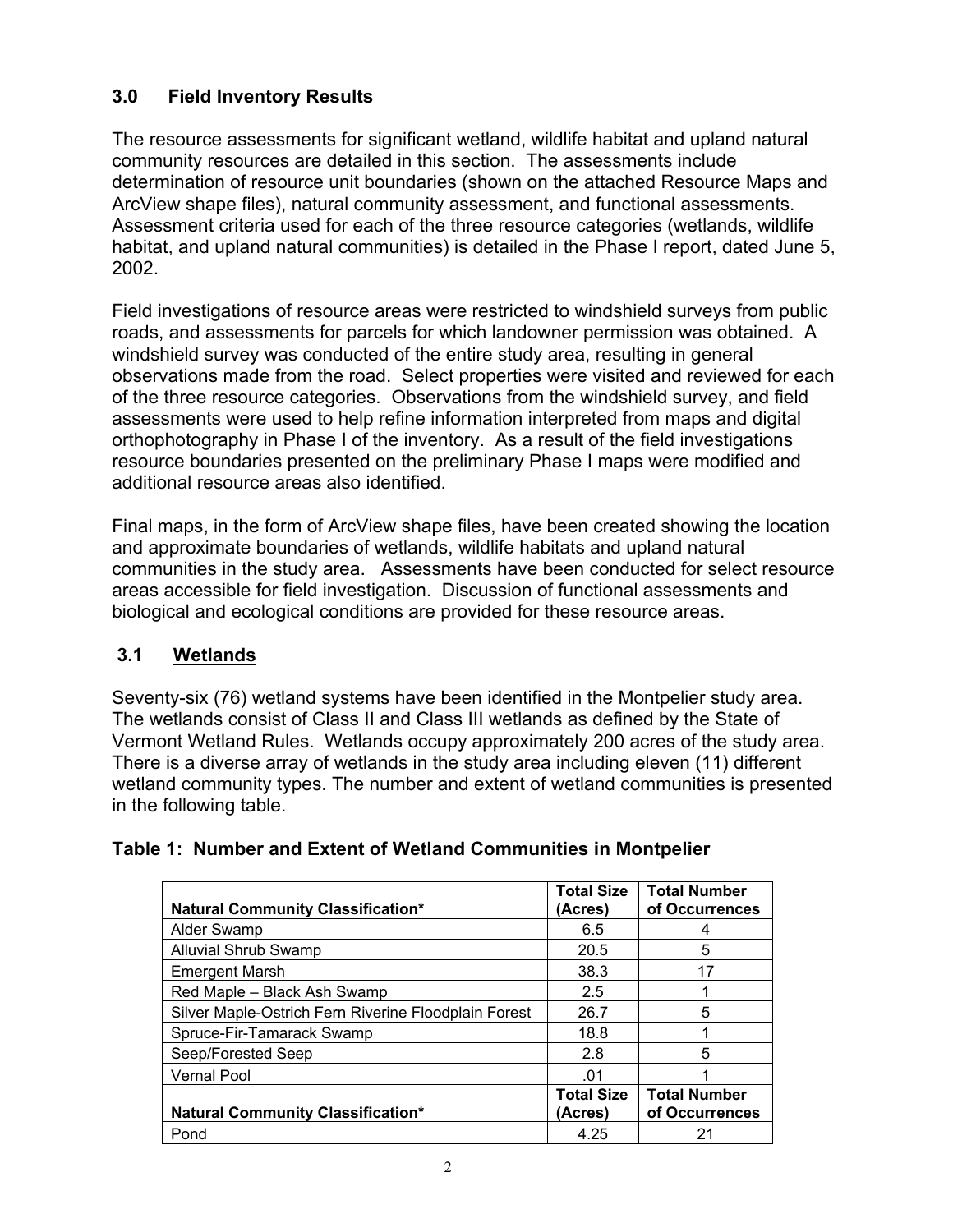| u Field**<br>Old     | ົ<br>. . ک ب |  |
|----------------------|--------------|--|
| Agricultural Field** | 46.3         |  |

\* Each wetland was given a natural community name based on the classification presented in Wetland, Woodland, Wildland: A Guide to the Natural Communities of Vermont (Thompson and Sorenson, 2000).

\*\* Only fields that are potentially wetlands were included in this table and accompanying map.

Wetlands identified in the study area were informally delineated. The boundary determinations of the wetland areas were based on interpretation of 1996 orthophotography, Color-infrared photographs, NRCS soil survey maps, National Wetland Inventory maps, and field observations when possible. Formal delineations of resource areas were not in the scope of this project. Therefore, boundary lines are meant for planning purposes only.

The Wetland Units described below correspond to the polygon ID's in the ArcView shape file. See attached Resource Map for wetland unit locations.

#### *Alder Swamp*

Alder Swamps occupy a variety of landscape positions. This type occurs in wetter areas where shrubs such as speckled alder (*Alnus incana*) and willows (*Salix spp*) dominate. It differs from the Alluvial Shrub Swamp in usually not being located along a stream and having peat soils. Statewide, this is an extensive, widespread community. Many of the old, wet fields in Montpelier are being colonized by shrubs and may be succeeding to this community type. From a natural community perspective there are no significant examples of Alder Swamps now known in Montpelier.

The largest shrub swamp found within the study area  $($   $\sim$  4 acres) is located along Blanchard Brook (Wetland Unit #28) and is dominated by willow species. This site likely provides significant water quality protection, flood control, erosion control, wildlife habitat, and fisheries habitat. In particular, woodcock may utilize these habitats. As the Blanchard Brook eventually drains into the Winooski River, the health and integrity of the Winooski is intricately related to the maintenance and protection of the multiple wetland communities located along the banks and floodplains of its tributaries.

#### *Alluvial Shrub Swamp*

Alluvial Shrub Swamps differ from Alder Swamps in that they are found in the floodplains of rivers and streams and typically contain mineral soils.These communities occur along the shores of small rivers and streams where annual flooding is the main ecological force driving the community. These swamps are typically dominated by speckled alder and willow shrubs, with larger willow or box elder (*Acer negundo*) trees occasionally present. There are five examples of this type currently mapped in Montpelier, comprising approximately 20 acres. Most of these wetlands occur along the banks of the North Branch River and are likely a fraction of their original size due to fragmentation from agricultural activities. From a natural community perspective, there are no significant examples of this natural community currently mapped in Montpelier.

The functions and values of Montpelier's Alluvial Shrub Swamp communities are similar, each providing some degree of water quality protection, erosion control, fisheries habitat, and wildlife habitat. These sites do offer a riverside buffer and provide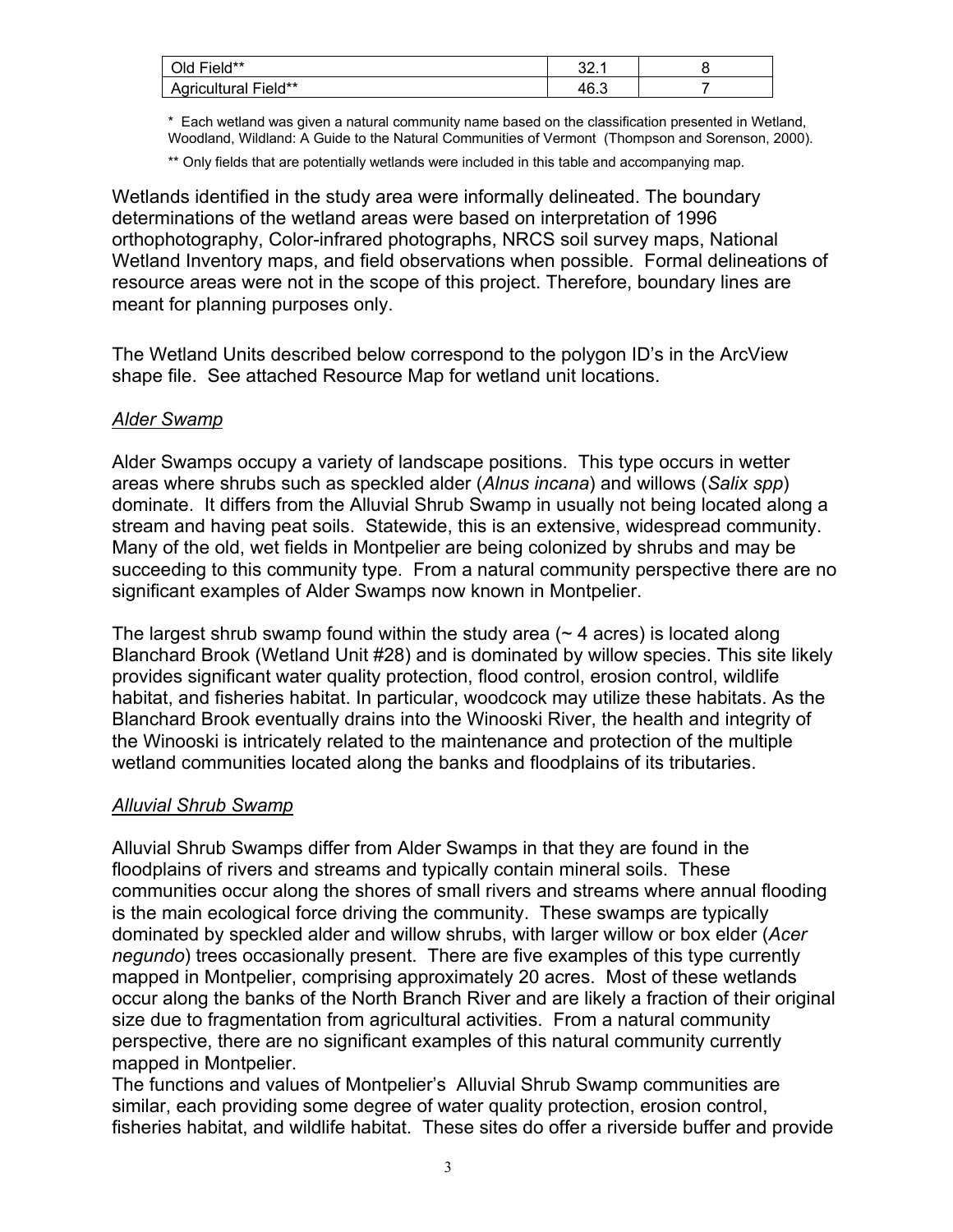cover for wildlife and stabilize the banks to prevent erosion. Given the location in the landscape that these communities occupy, adjacent to rivers and streams, they provide important habitat and corridors for the movement of many wildlife species, including river otter, mink, muskrat, and beaver.

#### *Emergent Marsh*

The Emergent Marsh community is a broadly defined community that occurs in a wide variety of physical settings and is dominated by a wide diversity of plants. In general, it is an herbaceous dominated community that experiences wet conditions from surface water (pond, stream, lake, etc.), ground water, or a perched water table. Many of the examples of this community in Montpelier are beaver influenced wetlands. The vegetation is variable within the units, depending on soils, hydrology, disturbance history and landscape position. There are two locally significant examples of this community (Wetland Unit #s 1 and 35).

Wetland Unit # 1 is a beautiful Emergent Marsh that is beaver influenced and the site of an old oxbow along the North Branch River. There are areas of open water, the actual extent of which is dependent upon recent beaver activity. The deeper open water, shallow shores and peat dominated ground areas result in high plant diversity and offer a wide variety of wildlife habitat. Dominant vegetation includes bur reed (*Sparganium chlorocarpum*), blue joint grass (*Calamagrostis canadensis*), cattail (*Typha latifolia*) and sedge (*Carex lurida*). The wide variety of open water, deep marsh, emergent marsh and shrub swamp often found at these sites is extremely important for plant diversity and wildlife habitat. These sites also tend to serve other important wetland functions and values, including water quality, flood storage, erosion control, fisheries habitat, recreation, and aesthetics.

*Management Recommendations:* This area is used by the North Branch Nature Center as an educational resource. Human disturbance to this valuable site should continue to be kept to a minimum to allow natural processes to continue.

Wetland Unit #35 is another old oxbow wetland along the North Branch River. Part of this wetland has been impacted by the construction of a nearby parking lot. However, much of the wetland seems to still be in fair condition. It is dominated by common rush (*Juncus effusus*), bulrush (*Scirpus atrovirens*) sensitive fern (*Onoclea sensibilis*) and sedges (*Carex spp.).* During the field investigation, there was approximately 3 inches of standing water throughout the site with deeper pools common close to the River. There appeared to be a lot of bird and amphibian use of this wetland.

*Management Recommendations*: This wetland is important in terms of wildlife and floodwater control. Further development that infringes on its borders or buffer zone should be discouraged. The managers may consider planting shrubs along its border with the parking lot to offer cover for wildlife and help prevent erosion into the wetland.

#### *Red Maple- Black Ash Swamp*

This widespread community is a forested wetland dominated by red maple (*Acer rubrum*) and black ash (*Fraxinus nigra*). It occurs in many low-lying areas affected by ground water, perched water tables or surface waters. There is only one known occurrence of this community in Montpelier (Wetland Unit # 54), which sits in a back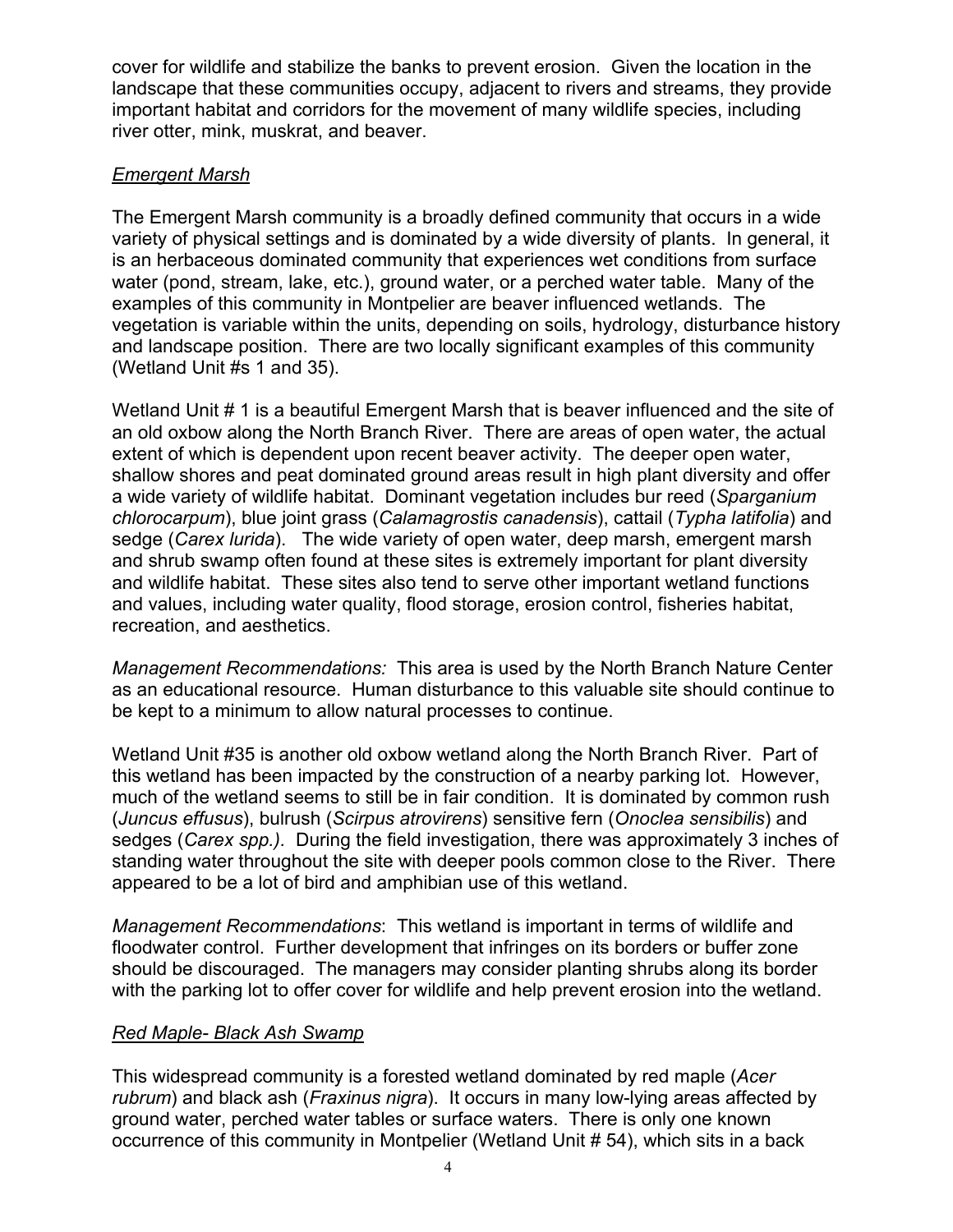swamp position near the North Branch River. It is separated from the River by a levee and differs from nearby Floodplain Forests in its soils, floristic composition and historic flooding regime.

Back swamps tend to flood less frequently than communities closer to the active river channel and therefore accumulate more peat. This example of this community type is rather small (2.5 acres) and is dominated by black ash with lesser amounts of red maple. Shrub layers are sparse but the herbaceous layer is dense and dominated by sensitive fern and cinnamon fern. The soils are characterized by approximately 10 inches of peat over a fine sandy loam. Much field investigation needs to be conducted within this community to determine its relationship with other Red Maple-Black Ash Swamps in the region. This example of the Red Maple-Black Ash Swamp community type is considered locally significant.

*Management Recommendations:* Any development that is to occur in the vicinity of this community should maintain a minimum buffer of 100 feet around the border of the wetland in order to minimize the impact on the community. Given its importance in water quality relating to the North Branch River, disturbance in this community should be avoided. Logging should be excluded from this wetland. Rutting of the soil in communities of this type can disrupt local hydrology and leave the site open for colonization by non-native, invasive plants. Invasive plants have the potential to colonize large areas of the wetland, exclude native species and degrade the overall quality of the community. There are small populations of the invasive morrow's honeysuckle (*Lonicera morrowii*) and barberry (*Berberis vulgaris*) already present in this wetland. Land managers may consider controlling these invasive plants. This site, along with the nearby Floodplain Forest, could be a potentially valuable educational resource for the City.

#### *Seep*

Seeps are a common wetland community type associated with ground water discharge and often found as small sites within a forested community. This community type is very difficult to map remotely. The most reliable method for mapping Seeps is through extensive fieldwork. There were five Seep communities found during the inventory. There are likely many more seeps in Montpelier that remain to be identified and/or mapped. Though no single example found in Montpelier is state significant, taken together, these seeps are extremely important for wildlife habitat, plant diversity and water quality in the City. In particular, early spring vegetation present in remote seeps can be an important source of food for black bears first emerging from their winter refuge. Deer and wild turkey also extensively utilize seeps.

Wetland Unit # 63 is a locally significant seep that sits at the headwaters of a small, unnamed brook just outside of Hubbard Park. This example has much in common floristically with the Shallow Emergent Marsh community but its landscape position and role in the ecosystem functions more as a seepage community. The mapped boundaries of this Unit are provisional pending further fieldwork. There are scattered red maple and meadowsweet (*Spiraea alba*) plants, but the community is primarily dominated by drooping sedge (*Carex crinita*) and sensitive fern.The soils are characterized by 10 inches of peat over a mottled silt loam.

*Management Recommendations:* This site has a recreational trail passing through the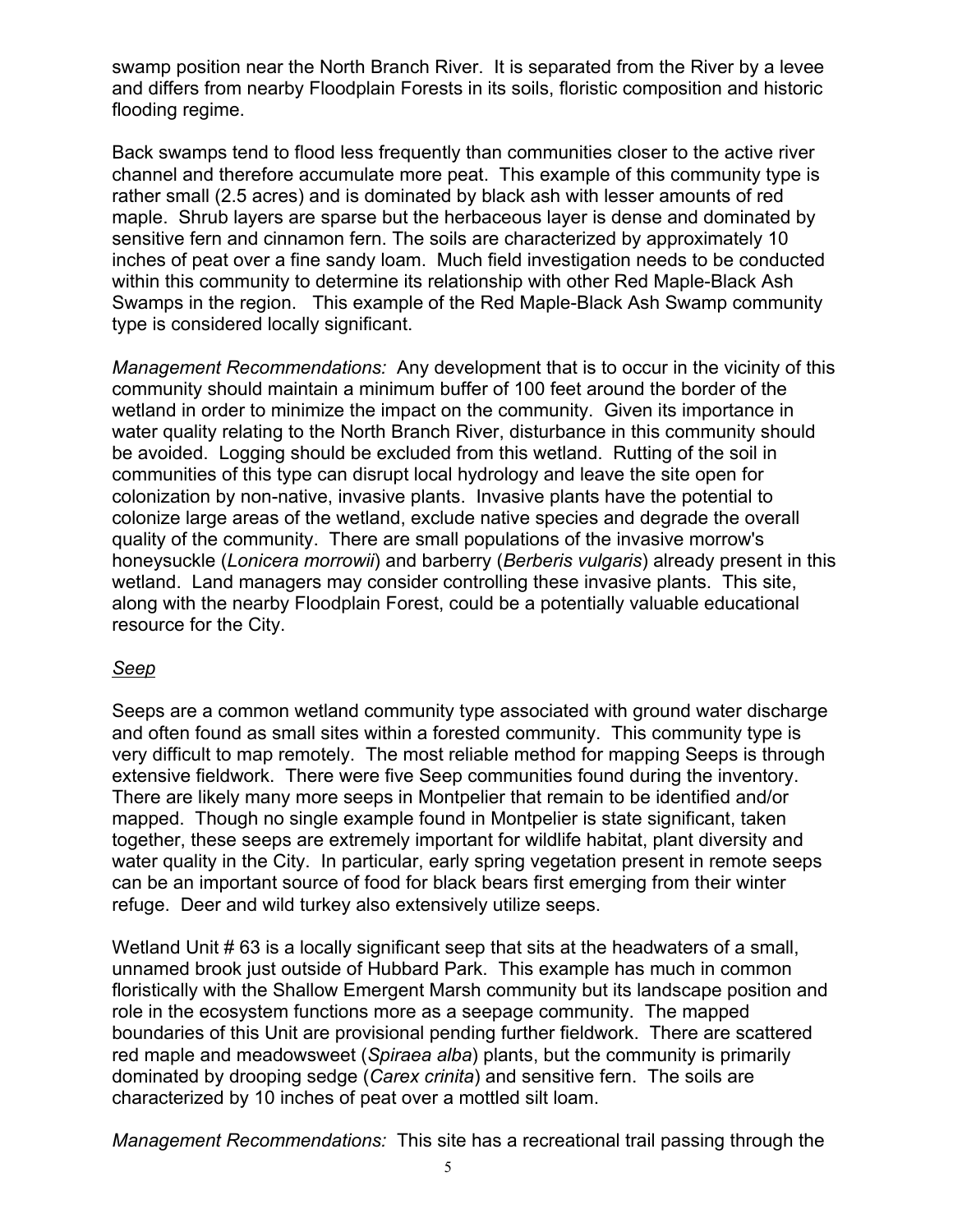edge of the community. This portion of the trail is not only difficult to hike through, but disrupts the soils and vegetation of that area. The trail should be re-routed to pass through the adjacent upland.

Wetland Unit # 53 is a very interesting example of a forested seep that runs perpendicular to the west-facing slope. There are scattered red maple and black ash trees overtopping a fairly dense shrub layer dominated by speckled alder and black ash. Common horsetail (*Equisetum arvense*) is the dominant herb. The soils are characterized by 10 inches of peat mixed with gravel over a coarse sand/gravel soil layer. This example of the Seep community is unique in its vegetation structure and composition and has no signs of recent human disturbance. Because of this and the community's landscape position, this site is considered locally significant.

*Management Recommendations:* Because seeps receive ground water input year round, soils in these communities often do not freeze in the winter. This makes them susceptible to rutting by heavy logging equipment. This rutting can disrupt the local hydrology of the seep and negatively affect the community. If logging is to occur in the area, machinery should be restricted from the seep area and a 50-foot buffer should be maintained around the wetland boundary.

#### *Silver Maple-Ostrich Fern Riverine Floodplain Forest*

Floodplain forests occur in flat areas adjacent to rivers and streams and have historically been subjected to annual flooding from spring runoff into the rivers. The damming of many larger rivers and the conversion of much of these areas to agriculture has made intact Floodplain Forests uncommon in Vermont. There are five examples of this type in Montpelier, all occurring along the banks of the North Branch River but varying in their size, extent, and condition. The forest stands are generally characterized by scattered silver maple (*Acer saccharinum*) and black willow (*Salix nigra*) trees with a sparse shrub layer. The herbaceous layer varies depending on the site but generally includes sensitive fern, blue joint grass, ostrich fern (*Matteucia struhtiopteris*) and/or reed canary grass (*Phalaris arundinacaea*). Because of regular scouring by floodwaters, these communities are susceptible to invasion by exotic species. Morrow's honeysuckle and reed canary grass are the two most common invasive plants found in this community in Montpelier.

Given the position in the landscape that these communities occupy, adjacent to the North Branch River, each wetland is likely significant for wildlife habitat, erosion control and water quality maintenance as well as fisheries habitat. The Floodplain Forests are associated with other wetland communities which when viewed as a whole complex provides functions of water quality protection, flood control, open space, education and recreation.

A locally significant example of this type is found along the North Branch just south of Cummings Street (Wetland Unit #30). Due to lack of access, this site was surveyed from the River. Unfortunately the Unit has a healthy population of the non-native reed canary grass established in some areas, but seems to lack any other invasive species. There is a wetland drainage that runs through this community, connecting it to the River. This swale provides habitat for many reptiles, birds and amphibians as well as increasing the plant diversity at the site. This site warrants a thorough survey for rare plants and determination of the extent and condition of the community.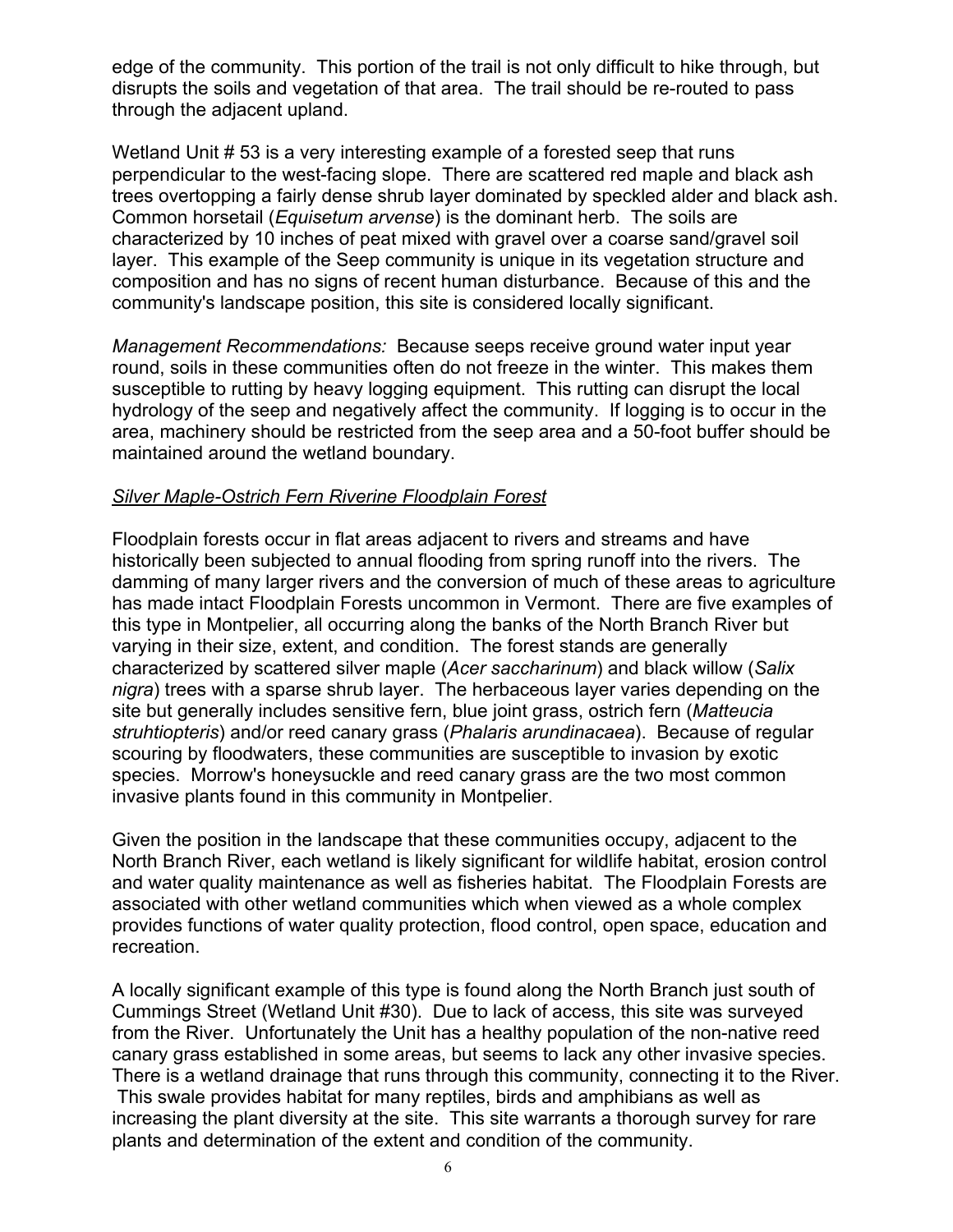*Management recommendations*: A partial trail currently passes through this community. The trail appears to cause no harm to the community, and allows the public access to a locally significant site. The trail should not be extended to cross the wet swale, as this would disturb the soils and provide habitat for the invasion of more exotic species. A 100-foot buffer should be maintained between this community and any proposed development.

The largest example of this floodplain forest community is Wetland Unit #10, which occurs just northeast of the North Branch Nature Center. The sparse canopy is dominated by black willow and butternut (*Juglans cinera*). There is a scattered shrub layer of speckled alder and Morrow's honeysuckle. Blue joint grass and giant goldenrod (*Solidago gigantea*) dominate the herbaceous layer. This is a relatively large occurrence of this type and it is connected to an Emergent Marsh (Wetland Unit #1). The wetland is, however, plagued by invasive species. Morrow's honeysuckle and reed canary grass have colonized a significant part of this site. This decreases the overall quality of the community.

Management Recommendations: Eliminating the invasive species at this site, while advantageous, would likely prove to be an impractical endeavor. The upland forested border to this community should remain intact and undeveloped. This border provides access for wildlife, prevents erosion and adds to the wild nature of the community.

#### *Vernal Pool*

Vernal Pools are classified as small, temporary bodies of water that typically occur in forest depressions. Vernal pools usually hold water in the spring and dry up during the summer months. They can provide vital habitat for many species of reptiles and amphibians that rely on these ephemeral habitats for reproduction. Like the Seep community, reliable mapping of Vernal Pools is done through extensive fieldwork and it is likely that future fieldwork will result in the identification of more vernal pools within the City.

Only one occurrence of this community was found during the course of this study (Wetland Unit #64). This occurrence is of moderate quality given its size and surrounding land use. More vernal pools of much higher quality undoubtedly exist within the City limits. These communities are vital to the survival and reproduction of many amphibians. Research indicates that maintaining a forested buffer around these pools is essential for the migration and survival of these amphibians. It is recommended that once additional vernal pools are located and mapped, a three hundred foot buffer be maintained around them where possible.

#### *Pond*

The Pond classification refers to water bodies that are either manmade or too deep to offer habitat for aquatic vegetation. There are twenty-one Ponds that have been mapped in Montpelier. There are likely other small manmade ponds scattered throughout the City. Nearly all of these sites are manmade ponds used for recreation or agricultural activities. Since these sites usually do not harbor natural communities, they were not surveyed for this feature. Some do, however, perform significant wetland functions and values. Often the most important function that these areas provide is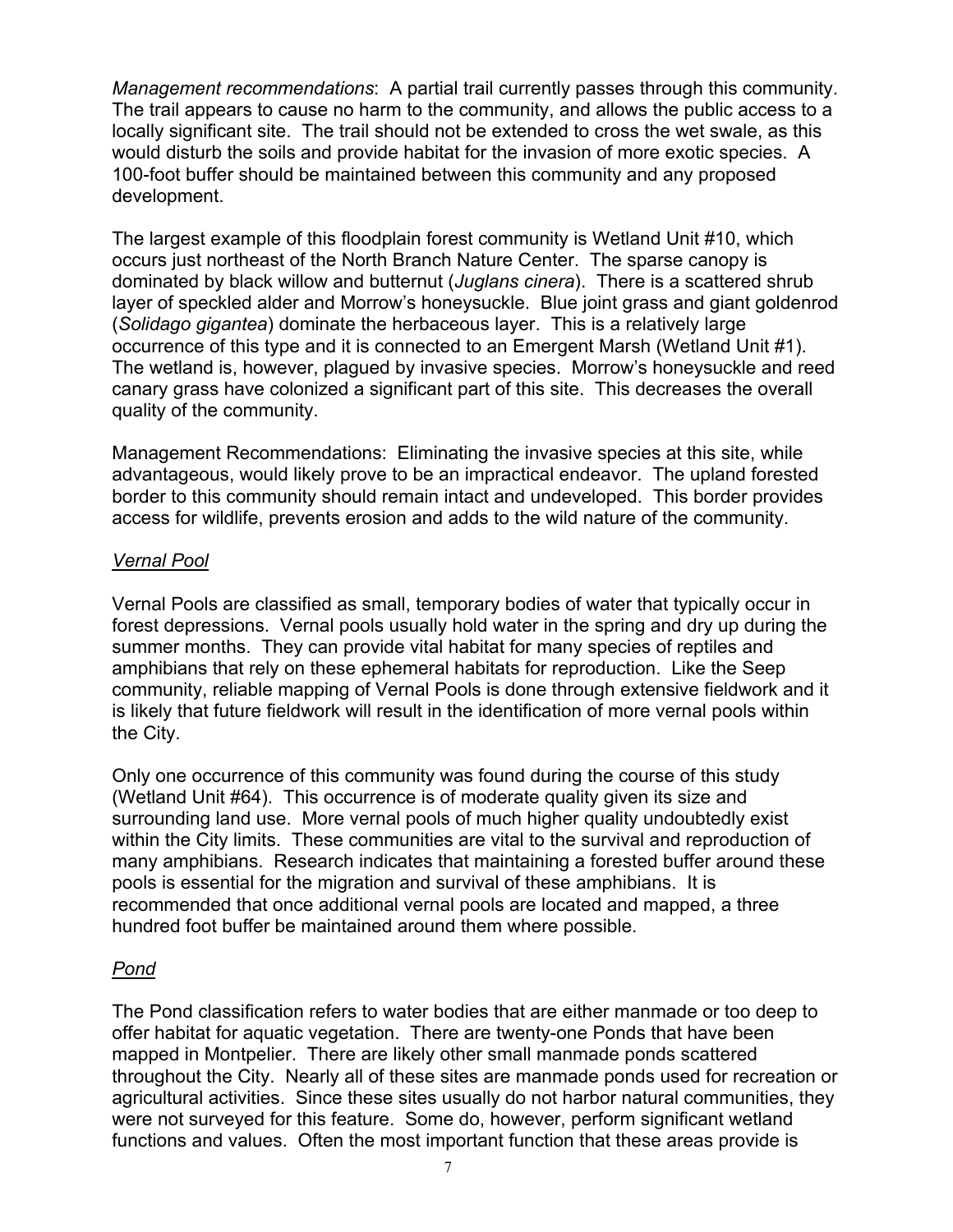related to water quality protection. The Ponds can act as stormwater treatment basins, providing temporary to long-term storage and treatment for potentially polluted surface waters before discharge to other surface waters.

#### *Agricultural Field*

There are seven potential wetlands that occur in agricultural fields. This includes fields that may currently be under cultivation, fields that are used as pasture or hay fields and, in some cases, old abandoned fields. Though none currently support any natural communities, if agricultural practices stopped, the sites would revert to a natural community. These wetland areas are generally significant for few wetland functions and values. As with the Pond classification, the most significant function of the Agricultural Fields is to provide water quality protection, and to a lesser extent flood control in certain locations.

#### *Old Field*

There are eight occurrences of this type in the City. Unlike the agricultural fields, these sites may be reverting to natural communities and may contain areas of Alder Swamp, open water or Emergent Marsh. The most significant function of these old fields is to provide water quality protection and, in some areas, flood control protection and wildlife habitat. In particular, old fields bordering forested areas can provide important habitat for small mammals that utilize the forest/open edge for food and refuge. If allowed to develop into shrub-dominated communities these areas can be important wildlife habitats used by woodcock, raccoon and predators such as bobcat.

#### **3.2 Upland Natural Communities**

Eight (8) different upland natural community types have been identified in Montpelier. These eight types consist of sixty-two different upland natural community units, the number and extent of which are outlined in Table 2 below. The Upland Natural Community Units described below correspond to the polygon ID's in the ArcView shape file. See attached Resource Map for unit locations.

Many of these community types are matrix forest communities that form large patches on the landscape. Within any one of these matrix forming communities, the slope, aspect, elevation, landscape position and soils can vary widely. This results in a fair amount of plant and animal diversity within these types. In addition, because these communities are so large, inclusions of other natural community types are common. The Resource Map is primarily based on remote sources (orthophoto interpretation, color infrared photo interpretation, etc.) and not on extensive fieldwork, therefore, the Resource Map should be considered a baseline from which further work can continue.

#### **Table 2: Number and Extent of Upland Natural Communities in Montpelier**

| <b>Natural Community</b><br>Classification* | <b>Total</b><br><b>Size</b><br>(Acres) | Total<br><b>Number of</b><br><b>Occurrences</b> |
|---------------------------------------------|----------------------------------------|-------------------------------------------------|
| <b>Hemlock Forest</b>                       | 85.07                                  |                                                 |
| Hemlock-Northern Hardwood                   |                                        |                                                 |
| Forest                                      | 112                                    |                                                 |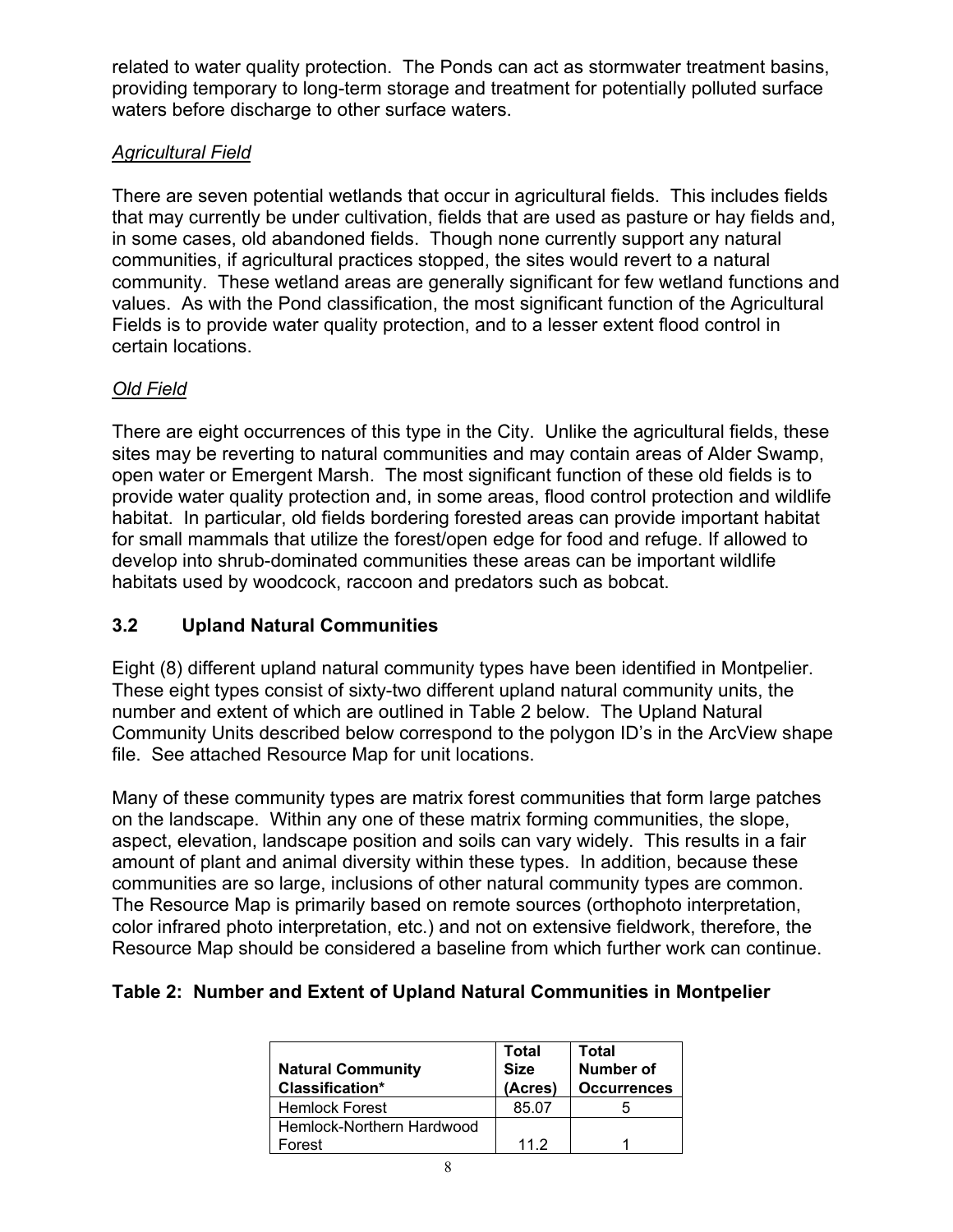| <b>Mixed Conifer-Northern</b> |         |    |
|-------------------------------|---------|----|
| <b>Hardwood Forest</b>        | 910.85  | 2  |
| Northern Hardwood Forest      | 836.86  | 22 |
| <b>Rich Northern Hardwood</b> |         |    |
| Forest                        | 18.33   | 2  |
| Red Spruce-Northern           |         |    |
| <b>Hardwood Forest</b>        | 233.96  |    |
| Red Oak-Northern Hardwood     |         |    |
| Forest                        | 10.31   |    |
| <b>White Pine-Northern</b>    |         |    |
| <b>Hardwood Forest</b>        | 1318.51 | 22 |

\* Each site was given a natural community name based on the classification presented in Wetland, Woodland, Wildland: A Guide to the Natural Communities of Vermont (Thompson and Sorenson, 2000).

Each of the eight (8) upland natural community types is discussed in detail below. Management recommendations are given for all communities that are considered state or locally significant.

#### *Hemlock-Northern Hardwood Forest*

This widespread community occurs in a variety of landscape positions, usually sites that are below 2000 feet elevation and have well-drained, shallow soils. There is one mapped site of this type in Montpelier, but many other sites exist under the Mixed Conifer-Northern Hardwood Forest mapping unit. This community exists where hardwoods such as red maple, yellow birch (*Betula alleghaniensis*) and hemlock (*Tsuga canadensis*) co-dominate in the canopy. The sites usually sit on sloped or undulating topography and are relatively nutrient poor. Inclusions of Seep communities and Hemlock Forest communities are common within this community. Depending on the site, ledges and bedrock outcrops may also be common.

Within Hubbard Park, there are large areas that are Hemlock-Northern Hardwood forest (mapped as Mixed Conifer-Northern Hardwood Forest). These stands are generally in very good condition. Additional fieldwork is necessary to further map and rank these communities.

#### *Hemlock Forest*

The Hemlock Forest community differs from the Hemlock-Northern Hardwood Forest in that it lacks a significant component of hardwood trees in the canopy. It generally occupies steeper sites with shallow soils. The hemlock canopy often creates a dense shade on the forest floor resulting in sparse understory growth. The largest mapped Hemlock forest in Montpelier, Upland Natural Community Unit # 51, was partially visited during this inventory. It sits on a west and northwest-facing slope and contains inclusions of Hemlock-Northern Hardwood Forest. Some areas consist of very large, old trees (both living and dead) and hint at the stately nature of old growth examples of these communities. There are very few rock outcrops or seeps in this particular occurrence of the Hemlock Forest type. What was visible at this site appears to be in very good condition with little recent human disturbance. Because of its extent, condition and landscape position, this site is considered locally significant.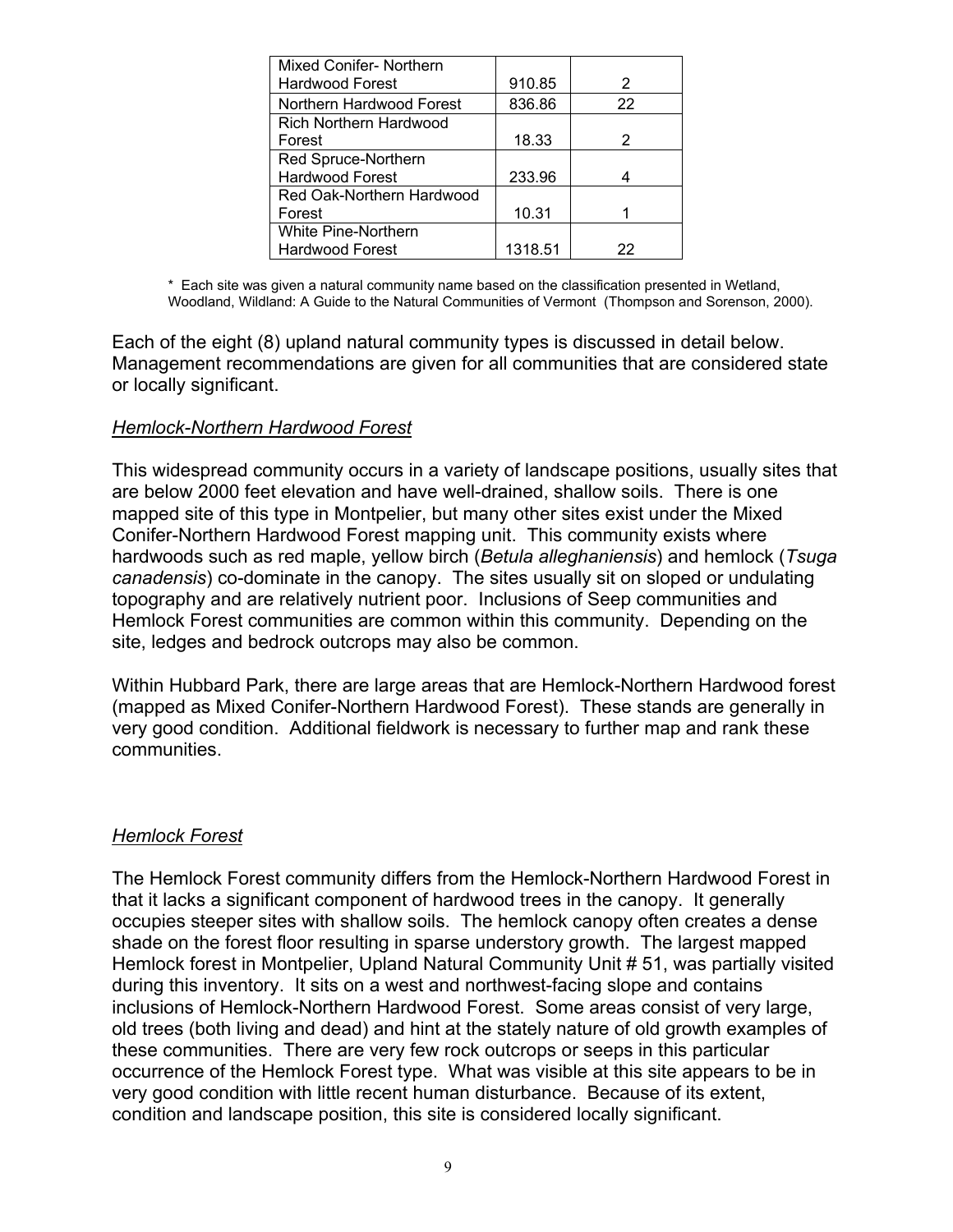*Management Recommendations:* If logging is to occur at this site, areas of older growth should be excluded. In addition, logging should occur on a selective scale with the ultimate goal that of maintaining this community as a Hemlock Forest. Extreme steep slopes and wet seepy areas should be avoided during all logging operations.

#### *Mixed Conifer- Northern Hardwood Forest*

This community type is a designation created because of mapping limitations. It generally consists of Hemlock-Northern Hardwood, White Pine-Northern Hardwood and, to a lesser extent, Red Spruce-Northern Hardwood Forest communities. These communities often grade into each other on the landscape making the task of separating them on a preliminary natural community map such as this unfeasible. For further explanation of this type, look under the community descriptions for those communities mentioned above.

#### *Northern Hardwood Forest*

This is a widespread community in Montpelier and throughout the state. Its canopy generally consists of sugar maple, beech, white ash (*Fraxinus americana*) and/or yellow birch trees. The single largest stand of Northern Hardwood forest in Montpelier was not accessible for this study. Most of the other forest stands in the City are relatively small. While these stands are important for wildlife habitat and open space in the town, from a natural community perspective, none are large enough or in exceptional condition to warrant a "significant" ranking from a region-wide perspective. Fieldwork may reveal other Northern Hardwood sites not visited during this survey to be significant.

#### *Red Spruce-Northern Hardwood Forest*

The Red Spruce-Northern Hardwood Forest community typically occurs on cold mountain slopes, benches and knolls where soils are thin and somewhat nutrient poor or a hardpan exists. The canopy is a mixture of beech, red maple, yellow birch, red spruce and balsam fir (*Abies balsamea*) trees. There are four mapped occurrences of this community in Montpelier, though more exist within the Mixed Conifer- Northern Hardwood Forest mapping unit. The largest of these mapped occurrences is Upland Unit # 3. This stand comprises 182 acres, and is much larger if one considers the part of the forest outside of the City limits. As is typical for most of these sites, this example contains inclusions of Hemlock Forests and White Pine.

#### *Red Oak-Northern Hardwood Forest*

There is only one example of this community mapped in Montpelier (Upland Unit # 12). It exists on a very steep east-facing slope and a more gradual south-facing slope. There are some signs of mineral enrichment that are more prominent on the steep eastfacing slope. The canopy is dominated by red oak (*Quercus rubra*), sugar maple, and white ash trees. Shrubs consist of sugar maple, red oak, and ironwood (*Carpinus caroliniana*) The herbaceous layer is typically sparse. Soils are well drained loams or sandy loams. Some of the canopy trees in this stand are relatively large, especially the red oaks. There appears to have been very little recent human disturbance. Overall, this stand is in very good condition and is a fine example of the community type. This community type is fairly common further south, but large examples of this type in good condition are infrequent in central Vermont. This stand is considered locally significant.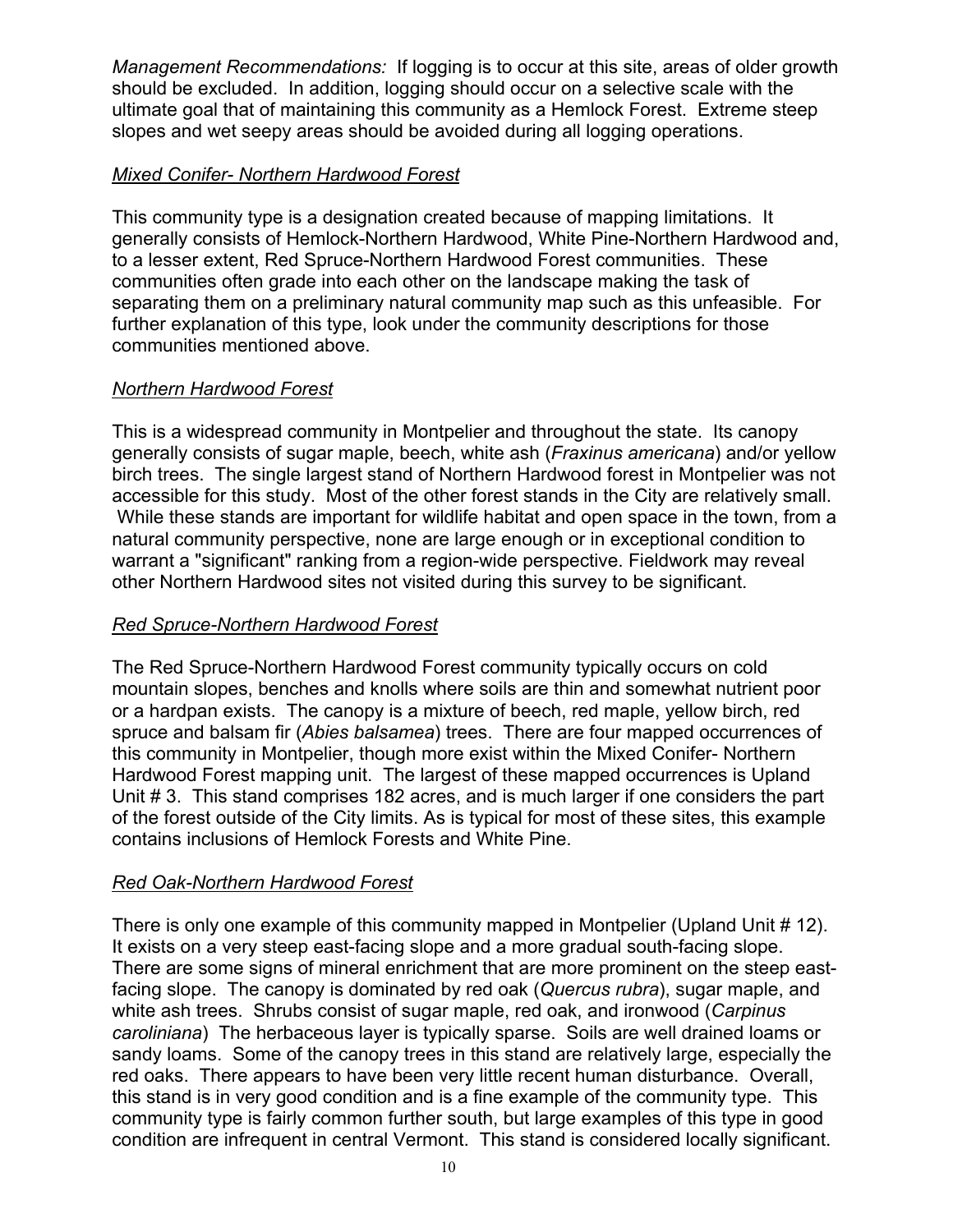*Management Recommendations:* There are a number of hiking trails that pass through this forest. These trails offer an opportunity for interpretive signs and nature walks. Given the use by and proximity to the public, logging and further development within this forest should be discouraged.

#### *Rich Northern Hardwood Forests*

There are two examples of this community type that were found in Montpelier during the inventory. Since there were large tracts of land that were not visited, other examples of this community may also be present in the City. The formation of these communities is dependent upon presence of calcareous bedrock or colluvial processes that transport nutrients down slope. These situations give rise to nutrient rich soils that create habitat for a wide variety of unique herbs.

Upland Unit # 16. This forest is an 11.5-acre Rich Northern Hardwood forest on a steep east-facing slope. This is an absolutely beautiful site with high plant diversity, numerous bedrock outcrops and inclusions of Seep communities. The canopy is typical for this community, consisting of sugar maple and white ash trees. The forest floor is carpeted with blue cohosh (*Caulophyllum thalictroides*), maidenhair fern (*Adiatum pedatum*), jackin-the-pulpit (*Arisaema triphyllum*) and many other herbs. The site grades into a typical Northern Hardwood Forest on the top of the slope. This site is considered locally significant.

*Management Recommendations*: There is a hiking/biking trail that passes through this site. This offers the public a wonderful opportunity to explore this interesting community. It could also provide a good place to conduct interpretive nature walks. Logging should be excluded from this site because of the public use, the steep slopes and thin, fragile soils.

Upland Unit # 19. This 6.8-acre site sits on a very steep (approximately 30%) eastfacing slope. Only part of the site was accessed for this survey. The colluvial nature of the site and the rich bedrock create a very rich community with a high diversity of plant species. Bedrock outcrops are common at this site. The canopy is dominated by sugar maple with lesser amounts of white ash and butternut. Occasional ironwood shrubs dominate the shrub layer and the herbaceous layer is a diverse mix of wild onion (*Allium tricoccum*), blue cohosh, intermediate wood fern (*Dryopteris intermedia*) and bloodroot (*Sanguinaria canadense*). Two small populations of the uncommon glade fern (*Diplazium pynocarpon)* were found at this site (see Section 3.4 on Rare Elements below). Other rare or uncommon species may also exist on the unsurveyed portion of this community.

*Management Recommendations:* Given the steep slopes and the subsequent fragile soils at this site, logging should not take place here. If conducted, a logging operation should only be conducted on the less steep slopes and with a deep snow pack and frozen soils. The movement of heavy equipment in this site should be kept to a minimum.

#### *White Pine-Northern Hardwood Forest*

This community in Montpelier is very similar to, and sometimes considered a variant of,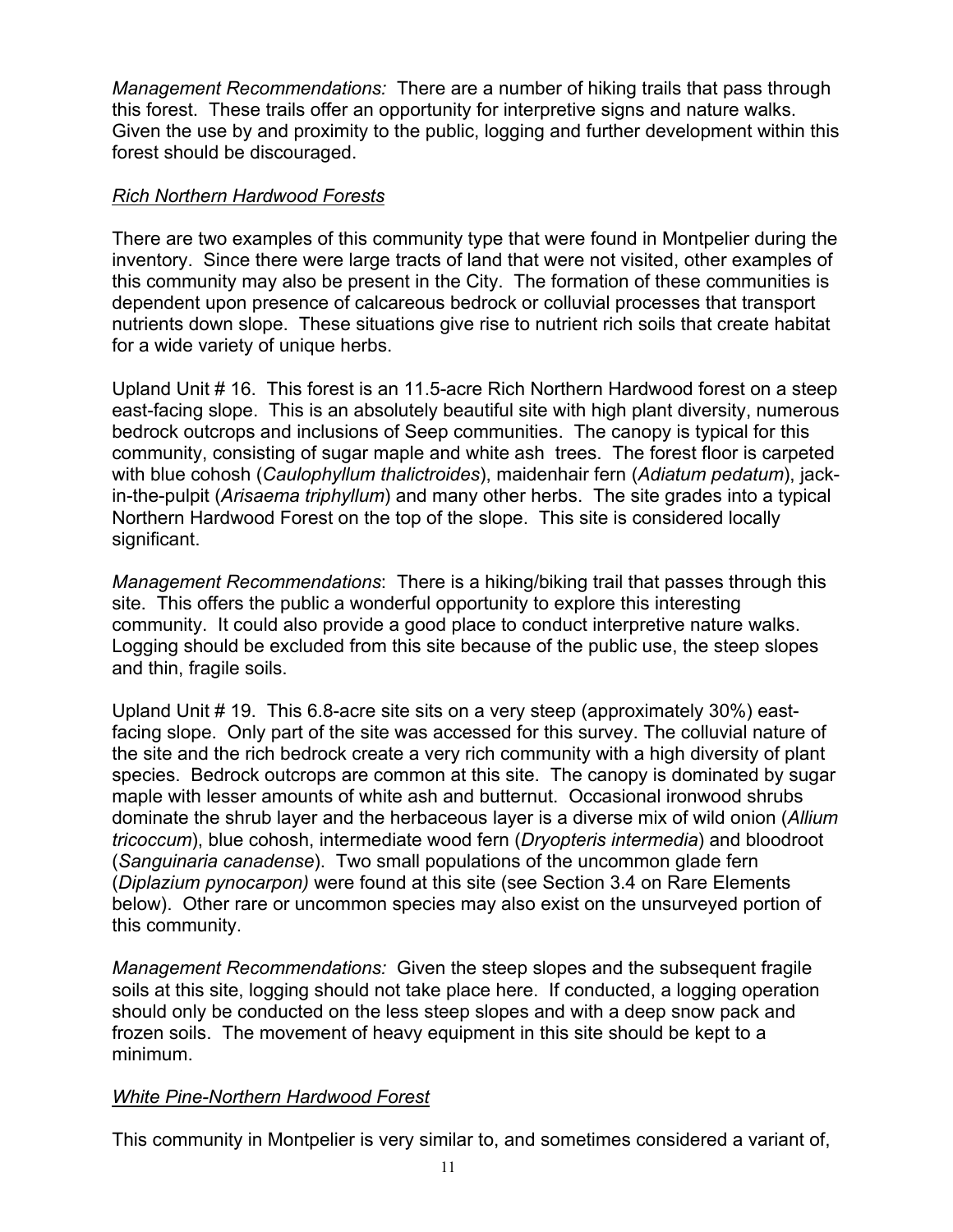the Northern Hardwood Forest. In this region, white pine (*Pinus strobus*) generally colonizes areas that were historically under agricultural use. The presence of white pine in most of these forests in Montpelier is a testament to the agricultural past of the area. This community is floristically very similar to the Northern Hardwood Forest community except for the presence of white pine in the canopy. Where white pine is locally abundant, the understory shrub and herb layers may be sparse. This type often occupies large stands in the City and is generally successional to the Northern Hardwood Forest.

#### **3.3 Wildlife Habitat**

Twenty-four (24) Wildlife Units have been identified in the Montpelier study area. These units comprise approximately 5.4 square miles of the study area. The wildlife habitat in Montpelier offers a home to a wide-variety of wildlife. Larger expanses of forested wildlife habitat are found mainly to the north of the downtown area, located to the east and west of Route 12. Within the Urban Core the woodlots are smaller and scattered throughout the City.

The Urban Core wildlife benefits from the presence of oak trees, as well as a lot of structure such as brush piles, old dumps, and rubbish piles. These areas provide refuge for the City wildlife. Within the Urban Core we find the occasional deer and fox, but more often the presence of gray squirrels, skunks, ground hogs, raccoons, and probably cottontail rabbits. Some areas provide habitat for songbirds.

At the margins of downtown Montpelier we have areas such as Hubbard Park, the Terrace Street Wildlife Unit #11 as well as Sabin's Pasture. These areas harbor coyote, fox, deer, hawks, and most likely the occasional fisher or bobcat. These areas are large enough to support a diversity of habitats and associated wildlife. In addition, these areas may be important in supporting the wildlife habitats of the Urban Core. Some of these areas have more open and younger forest which likely support prey populations that lure predators close to the Urban Core. Mid-sized Wildlife Units (generally 50-250 acres) located throughout Montpelier often contain one or more wildlife habitat elements (such as young forest, or breeding habitat for grouse) that are essential to the overall maintenance of wildlife populations.

To the north of the Urban Core are large contiguous wildlife habitats that extend for many hundreds of acres and often for large areas outside of the boundaries of Montpelier. Flanking Route 12 to the east and west are forested regions large enough to contain deep forest interior habitats where songbirds such as the red-eyed vireo, and mammals such as the black bear find some measure of habitat. These areas are often the center of breeding populations for certain wildlife (such as the bobcat, moose, ovenbird, or pileated woodpecker) and these animal's populations may be dependent upon large forested habitats remaining relatively intact.

There were no significant American beech tree stands located within the City of Montpelier that bears may develop a fidelity to and return to on a regular basis. Black bears may come into the City to seek out berries or wetlands during other seasons. Over time, resources that bears seek out, such as stands of healthy beech trees of reproductive age, could possibly develop within the City boundaries and attract more bears.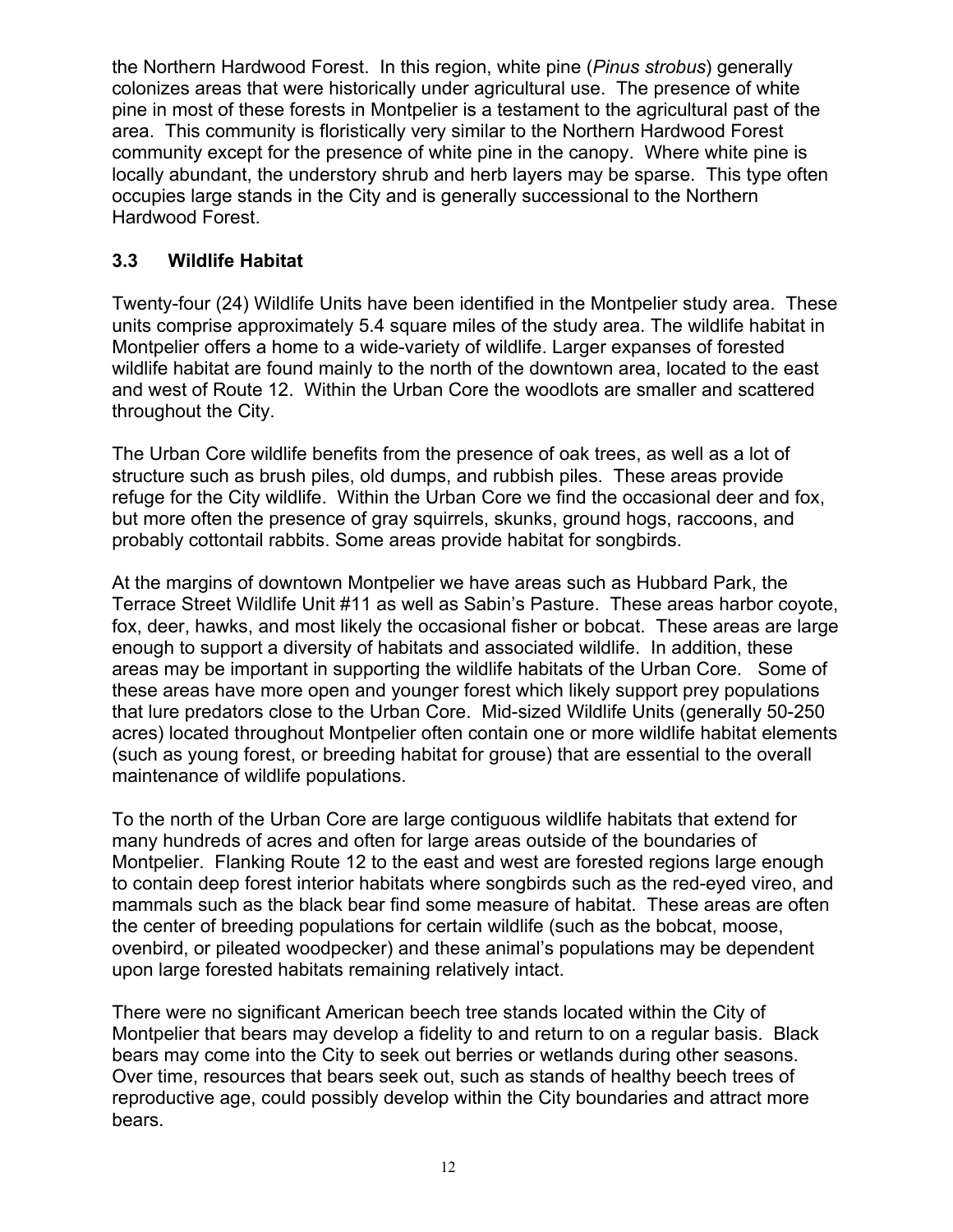The results of the wildlife assessments are summarized in Table 3 in the Attachment. Select wildlife units are discussed below.

#### **Wildlife Habitat Unit #s 2-4, 11**

Each of these Wildlife Units is greater than 300 acres in area and represents the City's largest intact habitats. These areas contain either mapped or field observed deer wintering areas and are large enough to support wildlife species such as black bear, fisher, bobcat and other wide-ranging predators. These Units are of sufficient size to contain interior, deep forest habitat where song birds such as the ovenbird, red-eyed vireo, owls, forest hawks, and other bird life may find breeding habitat. All of these areas consist of a variety of hardwood and coniferous forest patches and this diversity contributes to the diversity of bird life that lives on the resources of the area. Much of the forest area in Montpelier (outside of the urban core) is conifer-dominated and the presence and diversity of warblers in the City would be expected to be high.

Many of these larger Wildlife Units contain small (<2 acres), isolated wetlands often situated at the low spots between surrounding hills. Most of these wetlands provide excellent cover (most often coniferous trees), water, and food resources. Many wildlife tracks were observed in these wetlands during winter tracking exercises. These wetlands add diversity and increase the overall quality of the wildlife habitat in Montpelier.

Wildlife Unit #s 2, 4, and possibly 11 all have wilder lands that are directly adjacent to the larger tributaries of the Winooski River (or the River itself). These areas are often corridors for coyotes and fox. Tracks of fox were observed along the River in North Branch Park. In addition, these water bodies are large enough to contain otter, mink, and muskrat along their shorelines. Waterfowl, shorebirds, and riparian species such as raccoons and kingfishers probably use these sites at least seasonally.

Most, if not all, of these larger areas have edge habitat where they interface with roads, railroad tracks, old fields and hay fields. These edge areas often have wildlife and some degree of functioning habitat as well. In fact, many species of wildlife such as deer, and ruffed grouse, and sometimes even predators on the prowl for small mammals, can be found there. Old fields and brushy type habitats are used extensively by rabbit and snowshoe hare, fox, deer, and even species such as bobcats in search of prey. These edge, or transitional communities can be very productive wildlife habitats.

Wildlife Unit #3 (~850 acres) is the largest core wildlife habitat area and probably the most significant area for wildlife within the City. The Unit extends from the far northern edge of the City south to Hubbard Park, with a raised plateau that facilitates wildlife passage. This area remains remote and more than likely serves as a north-south movement corridor facilitating seasonal and yearly wildlife movements throughout the City.

The Unit contains extensive areas of mapped and field observed deer-wintering yards, and contains evidence of use by bear, bobcat, fisher, coyote, and fox. Ledge habitats are contained within the Unit that are occupied by raccoons, porcupines, and likely fisher and bobcats. While bear sign was observed in the Unit, there were no significant beech stands found that bears might develop a fidelity to and return to on a regular basis. Seep habitats were identified in the Unit, including the relatively large (>1 acre)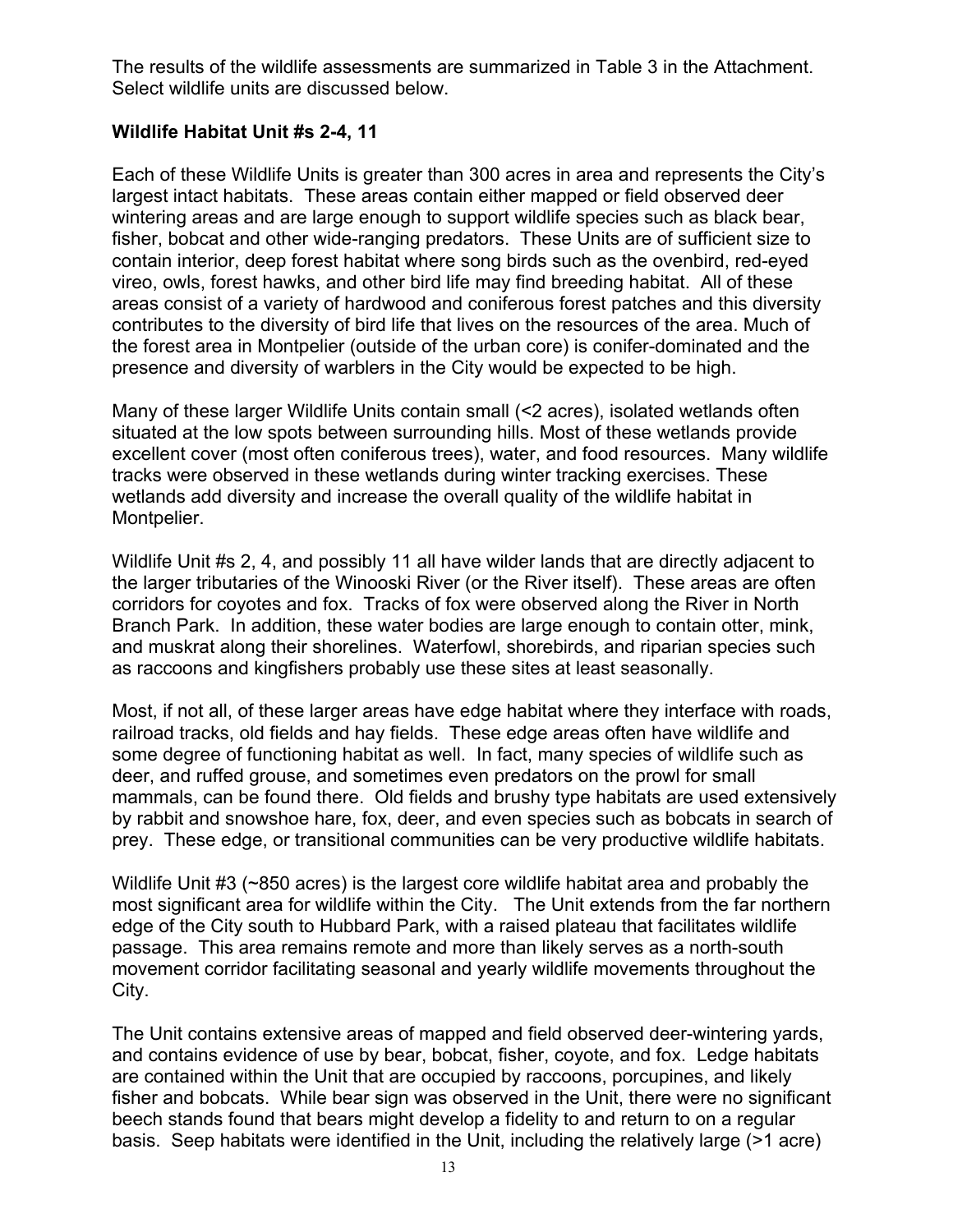Wetland Unit #63. Seeps such as this, as well as the more remote wetlands, are sought after by many species of wildlife including black bear, turkey and deer. Many small streams originate in the higher elevations of the Unit and provide habitat for salamanders and other amphibians. Within the larger brooks, minnow-like small fish such as dace, slimy sculpin and brook trout are likely present.

Forest management activities in Wildlife Unit #3 have created openings in an otherwise largely unbroken expanses of hemlock and conifer cover. These openings will, as time progresses, develop into thickets of young hardwood and softwood cover. As time goes by, species such as woodcock are likely to be associated with these young forest associations and thickets of alder. Songbirds such as the very and red-breasted grosbeak will likely come to live in these areas. These young growth areas are in some cases already providing food (shrubby hardwoods) for deer and moose, and cover for small mammals. Predators, ruffed grouse, and other species likely use these areas for finding prey and in the case of the grouse--for avoiding avian predators such as the goshawk.

Wildlife Unit #11 (~480 acres) is the second largest core habitat area in the City. This Unit is contiguous to expansive forests in the neighboring town making its overall area much greater than recorded in this survey. The total area of Unit #11 is estimated to be greater than 1000 acres, about half of which is in the town of Middlesex. Extensive areas of mapped deer-wintering areas are contained in this Unit. This area is large enough to support wildlife species such as black bear, fisher, bobcat and other wideranging predators and contains a relatively large (>15 acre) softwood swamp as well as marsh habitat (Wetland Unit #s 14 and 1). Some beaver activity is also present within the swamp. These areas likely attract deer, moose, fisher, as well as aquatic mammals, amphibians, and possibly fish.

Wildlife Unit #4 encompasses the area of North Branch Park and contains a wide range of wildlife habitats: small streams with salamander and amphibian habitat, fruit trees which attract deer and possibly bear, several sections of floodplain habitat that attract species such as fox, raccoon, and mink and water-dependent bird life, and an emergent marsh wetland. The Park also has areas of early successional forest that likely provide habitat for woodcock and grouse. Unit #4 has an emergent marsh that serves as habitat for birds such as waterfowl and red-winged blackbirds, as well as, for muskrat, amphibians, and predators such as the fox and mink. Bear sign was observed in this Unit during field investigation. The bear use in Wildlife Unit 4 was apparently to gain access to apple trees on the eastern side of the unit. Evidence of deer wintering use was observed in the Unit, these areas were most often within eastern hemlock forests. Many small streams originate in the Unit's higher elevations providing habitat for salamanders and other amphibians. Within its larger brooks, minnow-like small fish such as dace, slimy sculpin and brook trout are likely present.

Management Recommendations: The larger forested blocks within Montpelier contain special qualities of wildness and space that allow predators to roam, and species of all kinds to breed. Many species depend upon unbroken forest habitat, or specific habitat elements (such as beech trees, ledge, or riparian forests) at some time within the year. Fragmentation of these habitats, as a result of new roads, houses, and other developments, could reduce the overall diversity of wildlife in the City. These habitat elements need to be accessible and connected to broader wildlands for some species to remain within Montpelier.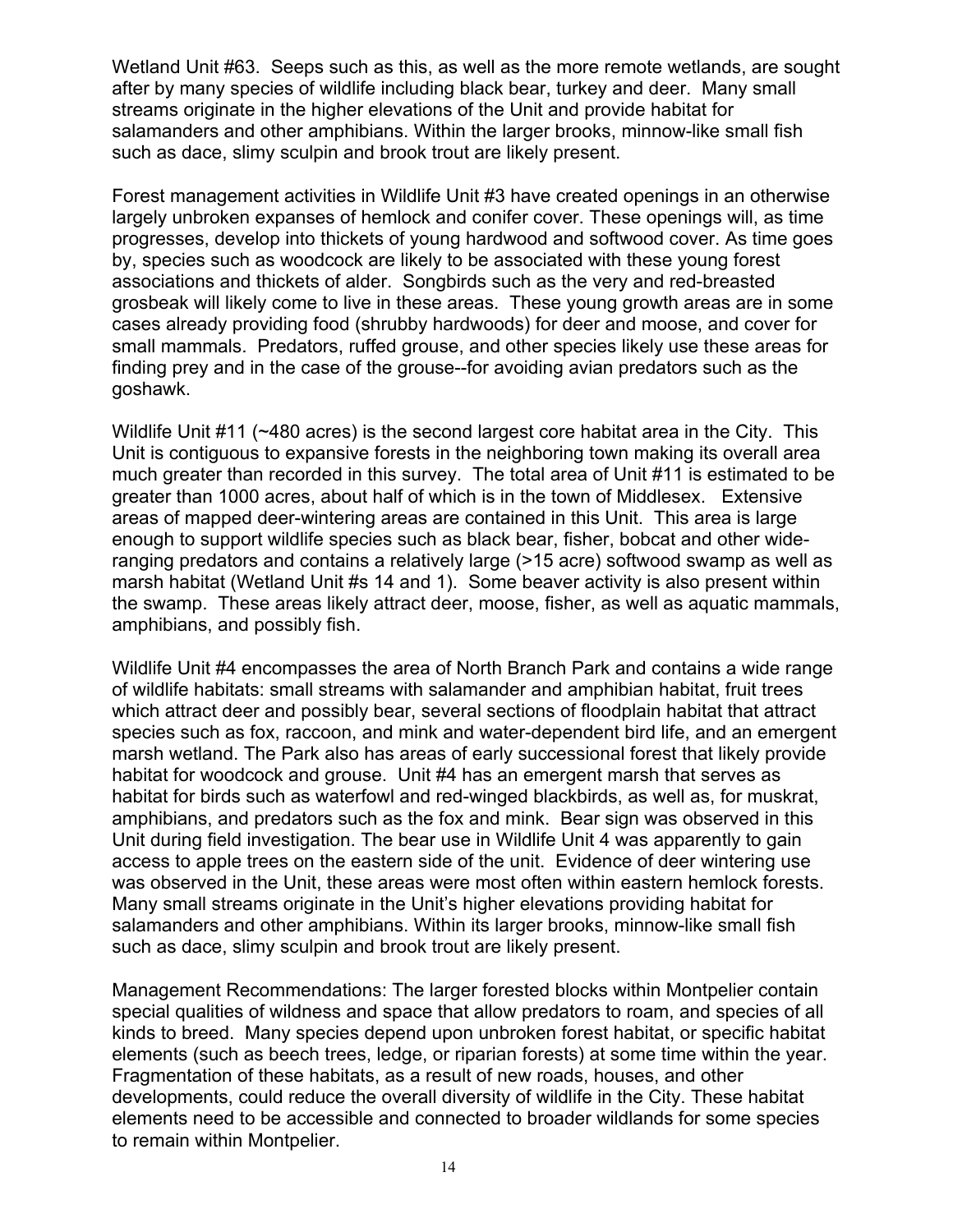#### **Wildlife Unit #s 12-17**

Wildlife habitat south of Interstate 89 is broken into mid-sized units (~12 to 177 acres in size) resulting in a moderate degree of habitat fragmentation. Wildlife Unit #s 12, 14, 15, and 17 are the largest continuous wildlife habitats in this area, at 141 acres, 153 acres, 82 acres, and 177 acres, respectively. Unit #s 12-17, including the smaller Unit #s 13 and 16 all are likely seasonal habitat for fox, coyote, deer, ground hogs, songbirds, and the wild turkey.

Wildlife Unit #15 is important as it extends into larger forest areas in the south, including some areas that are adjacent to mapped deer wintering areas. Wildlife Unit #s 14 and 15 had sign of winter use by deer and these units may be critical to the winter survival or movement of white-tailed deer within, as well as in and out, of the southern City limits. Wildlife Unit #15 might play an especially important role in the seasonal movements of deer, as they move in and out of wintering habitat south of the City. Wildlife Unit #14 has some structure present and could potentially provide denning and resting habitat for predators, especially bobcat and fisher. Wildlife Unit #17 may be large enough to contain moose, deer, fox, coyote, and songbirds although species such as moose generally require larger areas for yearlong residence.

#### **Wildlife Unit #s 7-10, and 18**

These Wildlife Units form the eastern edge of wildlife habitat in the City and are situated in close proximity to the Urban Core. Wildlife Unit #s 10 and 18 are over 200 acres in size and contain a mix of hardwood, conifer, and early successional forests. In addition, field and other open type environments are found interspersed within Unit #18, also known as Sabin's Pasture. Sabin's Pasture is one of the larger wildlife habitats in close proximity to many of the Urban Core woodlands. It likely serves as a source area for certain species of wildlife that enter into the Urban Core or surrounding area. Wildlife Unit #s 10 and 18 comprise a nearly continuous expanse of approximately 500 acres of wildlife habitat. Unit #18 contains some beaver-influenced wetlands that potentially offer habitat to aquatic wildlife.

Unit #s 9 and 11 are also adjacent to the Urban Core and may help maintain wildlife populations within the more urbanized regions of Montpelier. Unit #8 is contiguous to larger forested regions outside of Montpelier that may positively influence wildlife populations within the City. Wildlife Unit #s 7 and 9 contain swamps dominated by alder thickets. These swamps may be used by woodcock as well as predators such as bobcat in search of small mammals.

#### **Urban Core: Wildlife Unit #s 1, 6, 19-24**

Wildlife Unit #s 1, 6, and 19-24, were all investigated in the field. All of these Urban Core habitats are located to the north of the Winooski River. These small but significant patches of forested habitat within the urban core are some of the more important habitats within Montpelier. These areas consist of small woodlots, tree lines and clumps of trees that offer denning, resting, feeding, and escape habitats within the core urban center. These sites provide the urban core residents with natural communities, harboring plant and animal species, to see and interact with on a regular basis. All of the small woodlots within the urban core of Montpelier are dominated by edge and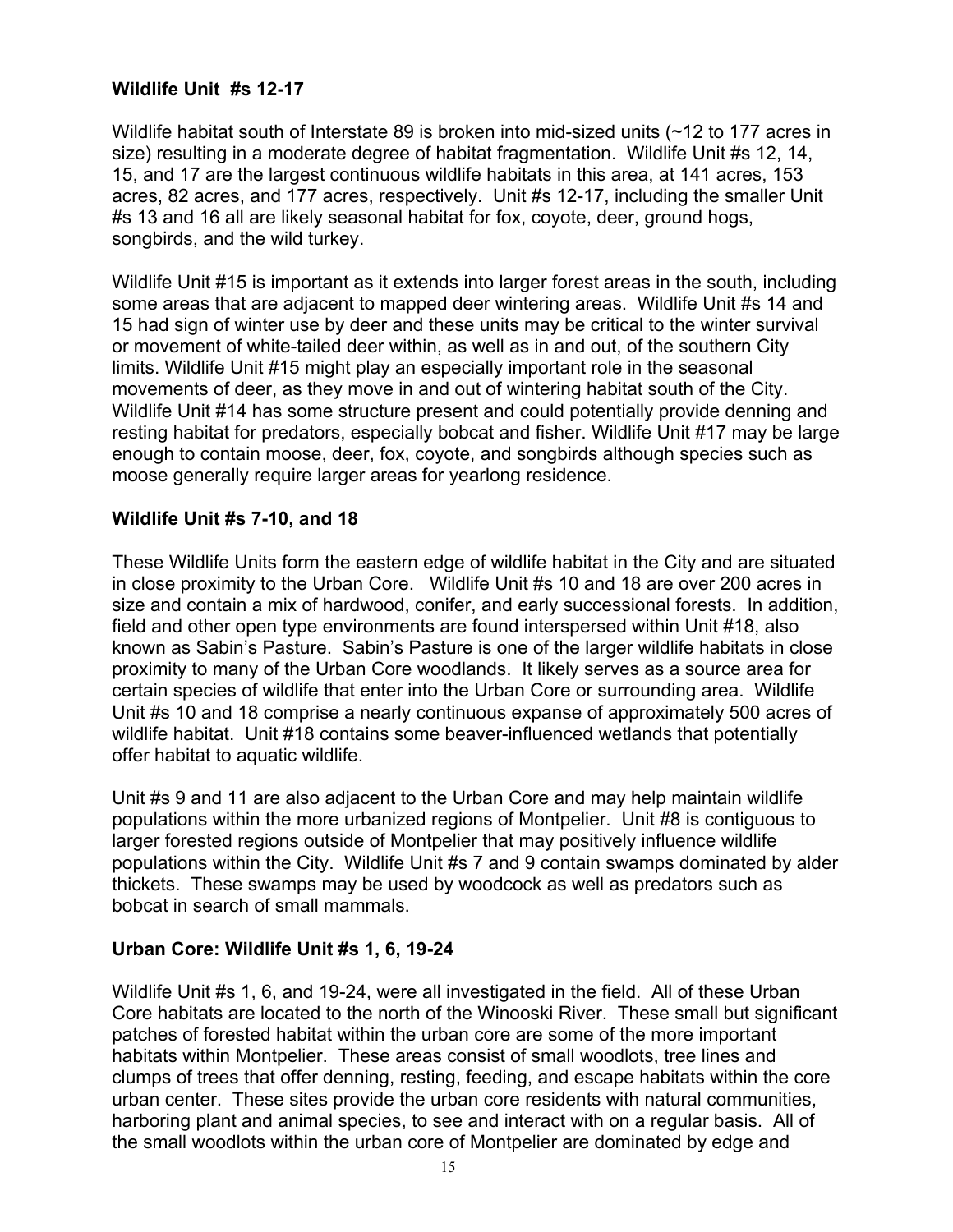disturbed forest community habitat. These areas contain wildlife typical of more open, drier habitats, such as mice, voles, skunks, raccoons, squirrels and groundhogs. More common songbirds such as the American robin and the black-capped chickadee are present.

Unit #s 1 and 24 offer mast (hickory nuts and red oak acorns) that is apparently utilized by gray squirrels. Nut-bearing trees scattered around the Urban Core are also important in providing food and maintaining the squirrel population in the downtown region. Stands of conifers in the Urban Core may support red squirrel populations although none were observed. Sign of raccoons living in old dead trees (snags) were located in Unit #s 1, 2, and 20 (where silver maple trees grow to very large diameters). Groundhog dens were located in Unit #s 6, 19, and 20 and are probably located throughout the City. No fox dens were located in Urban Core woodlots, although some areas are big enough for their dens (especially Unit #s 19 and 6). Fox prefer sandy soils for digging dens, and any area larger than a few acres that contains these coarse soils may be appropriate for this species.

Many bird species have been found nesting within the Urban Core woodlots. Most of the City's woodlots have some larger sized dead trees that are required for cavity nesting species. Bird diversity within woodlots is often greater when there are several different types of plant communities and a diversity of plant life. Bird species diversity tends to increase with an increase in the number of different layers of vegetation in the forest.

Wildlife Unit #s 1, 19, 21, and 24 have habitat features that suggest that a diversity of bird species live and nest in these areas. The greatest diversity of bird observations within the Urban Core (assessed in autumn only) was in Unit #24. This relatively small woodlot has the hilliest terrain, the largest mast producing oak and hickory trees, ledge habitat (mainly habitat for small mammals) and probably one of the highest nesting densities for squirrels within the Urban Core.

White-tailed deer are scattered throughout the City. Outside of Hubbard Park, there is very limited deer wintering habitat within the Urban Core. Summer use by deer within the Urban Core, however, is quite common. Most deer in the downtown area probably come from larger woodlots on the edges of the Urban Core. Unit #18 and areas south of the Winooski River such as Unit #s 3, 4, 8, 11-14 are likely "source" areas for Urban Core wildlife with larger home range requirements, such as white-tailed deer, moose, fox, snowshoe hare and fisher.

Amphibians and reptiles are most often associated with moist habitats such as streams, ravines, vernal pools and other wetlands. Small wetlands, seeps and small drainages were most common in Unit #s 19 and 20. Wildlife Unit 23 also had a small drainage within it. These drainages are likely home to frogs, a variety of salamanders, turtles and snakes. No vernal pools were located within the Urban Core of the City of Montpelier.

*Management Recommendations:* Within the Montpelier Urban Core, wildlife habitat can be enhanced by the following measures: 1. allowing forested areas to remain forested, and encouraging the growth of additional wildlands where possible, 2. planting mast bearing trees such as hickory, oak, and American beech along the roads, in front and backyards, and public places within the downtown, 3. planting fruit-bearing shrubs within the City, 4. allowing dead standing and fallen trees to remain in place when safety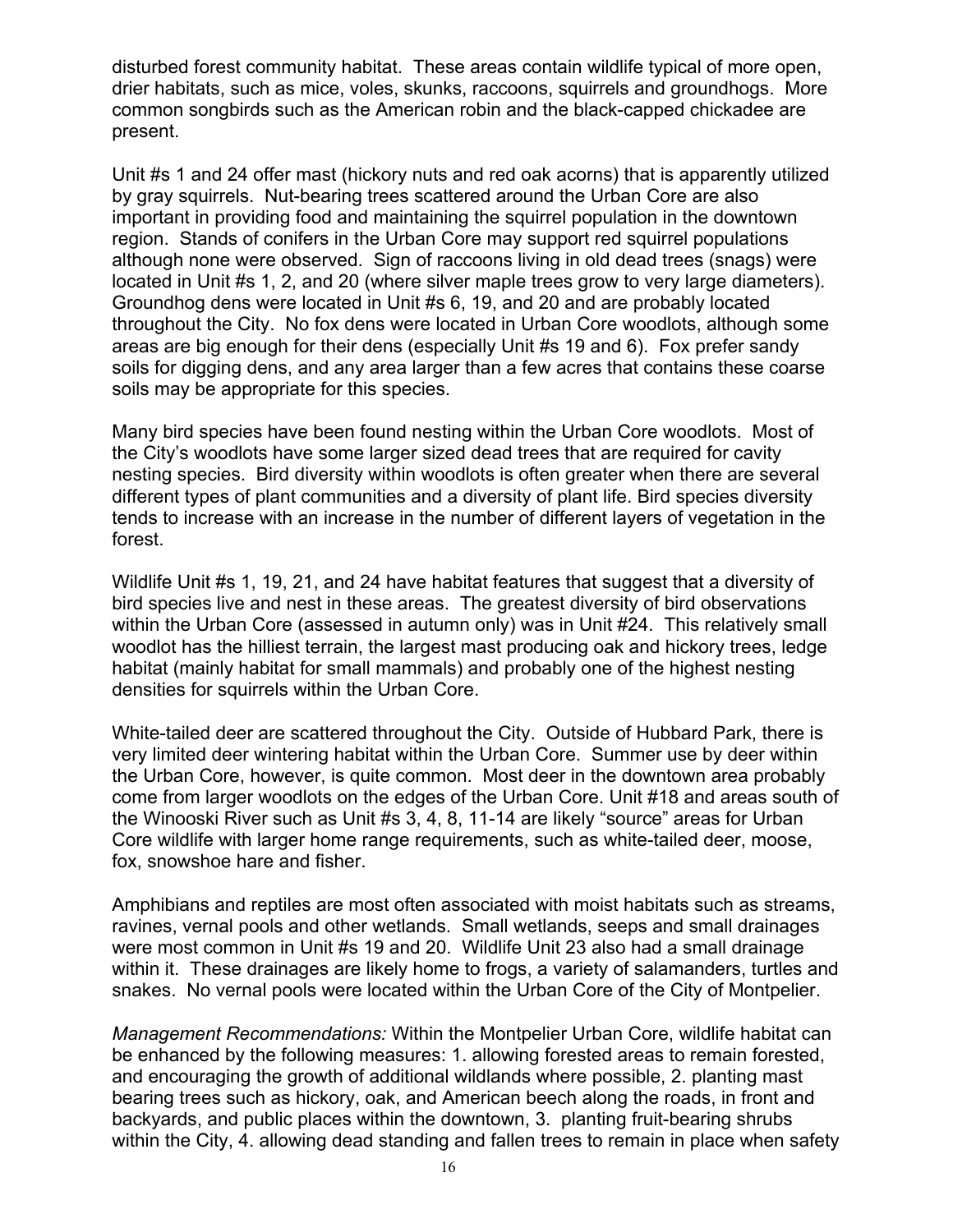considerations allow, 5. protecting and buffering streams and wet areas within the Urban Core, and 6. protecting the water quality of the small streams, as well as the Winooski River and it's tributaries.

#### **3.4 Rare Elements**

There were 3 occurrences of rare, threatened, endangered or "tracked" species reported from Montpelier prior to this study. "Tracked" species are those species that are not on the state Endangered Species list but are considered to be in peril in the state by the Vermont Natural Heritage Program (NNHP). Each site was revisited during this survey as landowner permission allowed. Each of the historical and current rare element occurrences is described below.

#### *Diphasiastrum sabinifolium* Ground-fir

This is a small clubmoss that generally grows in conifer forests at varying elevations under conifer and mixed woods. It is listed as S2/S3 in the state which means this species status is not fully known but it is rare to uncommon. There was an historical record from 1912 of this plant from the north east side of the National Life hill. Permission to visit this site was denied for this study. However, Elizabeth Thompson conducted a through survey of this site for *Diphasiastrum sabinifolium* in 1985 and failed to relocate the population. During the present inventory, appropriate habitat in the surrounding area was surveyed for this species but no populations were discovered. Without a more recent survey, it can only be assumed that the population has been extirpated.

#### *Margaritifera margaritifera* Eastern Pearshell

This freshwater mussel is ranked S2 in the state. This ranking indicates that the species is rare and there are fewer than 20 occurrences. It most often grows in streams with sand, gravel or cobble substrate. In 1985, about 12 abandoned shells were collected in the Winooski River just down from Main Street and High Bridge. No live specimens were found. This site was resurveyed during this study and no live or abandoned shells were discovered. There is a large population of this species in Plainfield and in the Kingsbury Branch in East Montpelier. A canoe survey along the North Branch River from Gould Hill Road to Vine Street also revealed no populations of this species. In all sites surveyed, the very similar Eastern Elliptio (*Elliptio complanata*) was very common.

#### **Polygonum achoreum** Blue Knotweed

An historical population of this rare knotweed was reported from the railroad yard between the Winooski River and Barre Street in Montpelier. This site was surveyed during this inventory and no plants of this species were found. A similar species, *Polygonum aviculare*, was found at this site. Since there is no herbarium voucher specimen for the original occurrence, it is not possible to verify the identification. It is possible that the original collection was mis-identified. In any case, this species does not currently appear to be present at this site.

*Dichanthelium depauperatum* Depauperate Panic Grass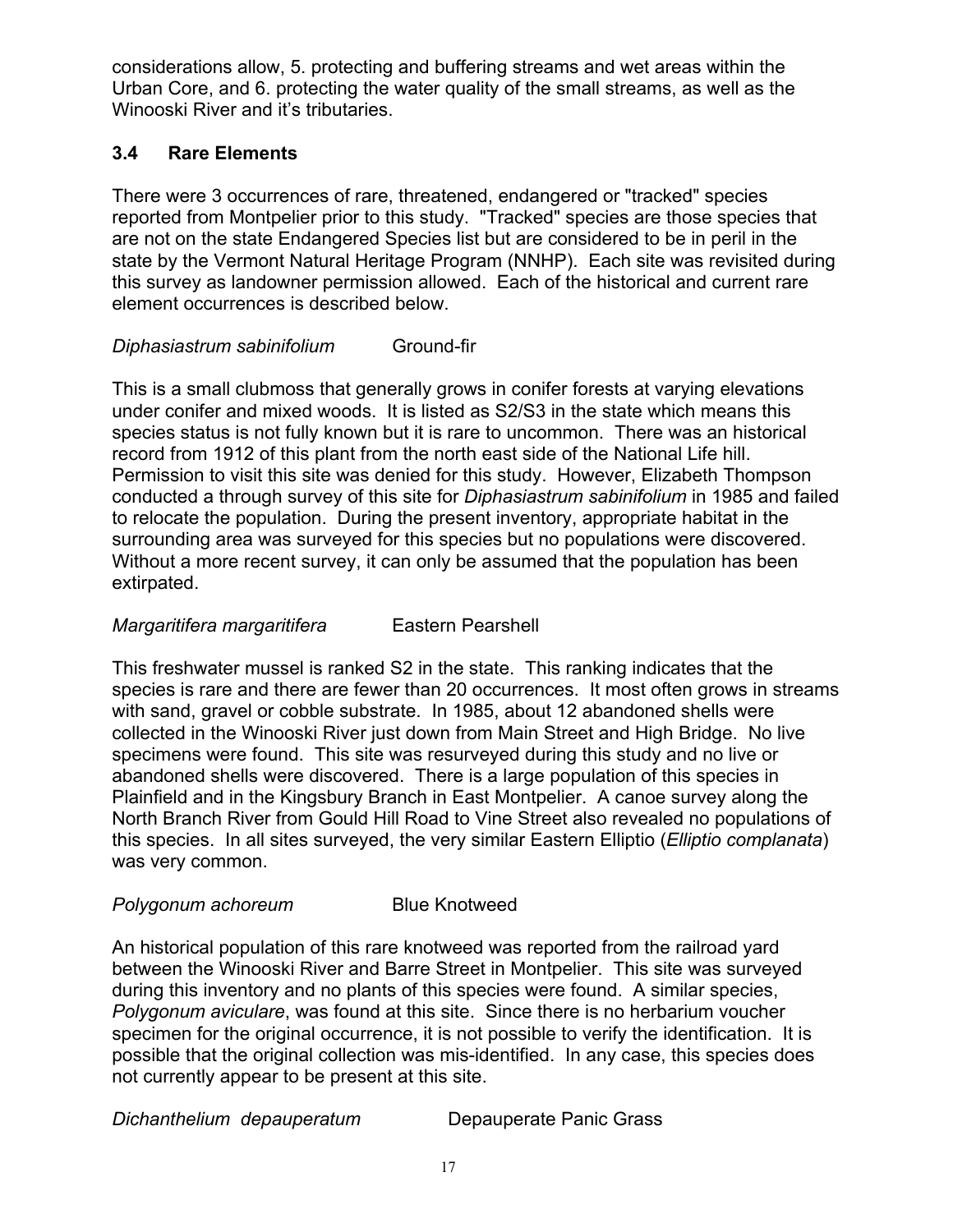A small population of this uncommon grass was found during this inventory in the railroad yard between the Winooski River and Barre Street. It was found on the north side of the tracks that are abandoned with bent grass (*Agrostis hyemalis*), panic grass (*Panicum scabriusculum*) and Canada goldenrod (*Solidago canadensis*). A small population of about eight (8) individuals was found here, all plants were in fruit. The plants are difficult to see in this location because they are short and scattered among all of the other vegetation. There may be more individuals here that were not seen. This plant is ranked S3 by the NNHP and considered uncommon in the state.

#### *Juncus ensifolius* Sword-Leaved Rush

Two small populations of this species were found along the shores of the North Branch River south of Gould Hill Road. This is a species that is common in Western North America but has only one other known station in the east (in eastern New York). This is the first record of this species in Vermont and New England. Given its current and historical distribution, however, it is thought that this species has been introduced in the east. This species is currently unranked by the NNHP.

#### *Diplazium pycnocarpon* Glade Fern

This species of fern is uncommon in the state and is listed as S3 by the NNHP. A small population of this species was found on the steep slopes of the Rich Northern Hardwood Forest in the south part of the City (Upland Natural Community Unit # 19). Though only a few individuals were found, most of the site could not be inventoried due to lack of landowner permission. It is likely that the population of Glade Fern at this site is well established and fairly stable.

#### **4.0 Resource Maps**

Individual ArcView shapefiles were created for the three resource groupings: wetlands, wildlife habitats and upland natural communities. The GIS platform provides a versatile tool for ongoing analysis of the resource areas. Resource maps are provided in the Attachment. ArcView shapefiles are provided in digital form on the CD-Rom included with this report.

#### **5.0 Citizen Training Workshop**

A field-training component was incorporated into the project. This field training was to assist Montpelier residents in continuing on into the future with the assessments of wildlife, wetland, and natural communities. An introduction to the methods (including where appropriate, field forms) developed and used by Arrowwood Environmental were discussed and applied in a field setting within Montpelier in February 2002.

#### **6.0 Conclusions**

The Natural Resources Inventory conducted by Arrowwood Environmental for the City of Montpelier has identified many significant and interesting resources within the City. Seventy-six different wetlands were identified, including Shallow Emergent Marshes, Shrub Swamps, Floodplain Forests, Seeps, a hardwood swamp and a potential conifer dominated swamp. These wetlands represent a wide range of plant and animal habitats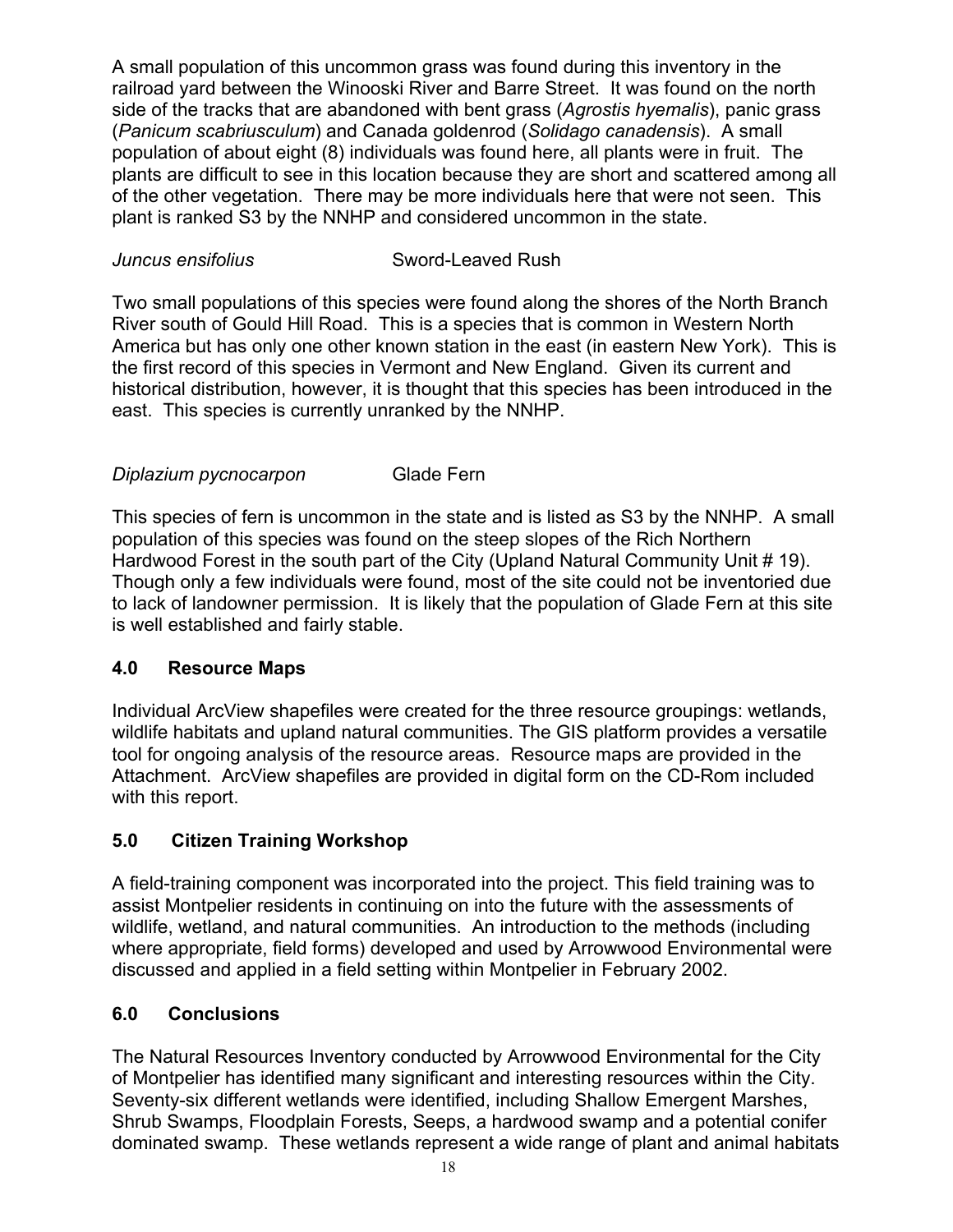and exhibit a diversity of functions and values. Some of the most significant wetlands in the town are those associated with the North Branch of the Winooski River. These include the Silver Maple-Ostrich Fern Riverine Floodplain Forest, Alluvial Shrub Swamps and many interesting Emergent Marshes. The wetlands in the City exhibit a wide range of functions and values and provide vital habitat for many species of wildlife.

There were eight (8) upland natural community types identified during this inventory of the City. The largest acreage in the City is occupied by the White Pine – Northern Hardwood Forest, the Northern Hardwood Forest and the Mixed Conifer – Northern Hardwood Forest. These communities often intergrade and form the matrix communities in the City. The City also contains some locally significant examples of a Red Oak – Northern Hardwood Forest, a Hemlock Forest and Rich Northern Hardwood Forests. Taken together, these communities provide habitats for a fair amount of plant diversity. Overall, this mixture of upland communities forms an interesting and important mosaic on the landscape. These communities are important not only for the people that live and work in them, but also for the ecological roles that they play in the larger landscape.

There were twenty-four wildlife habitat units identified in this survey, providing the City with a rich legacy of wildlife within its borders. The wildlife habitat in Montpelier offers a home to a wide-variety of wildlife. Larger expanses of forested wildlife habitat are found mainly to the north of the downtown area, located to the east and west of Route 12. Within the Urban Core the woodlots are smaller and scattered throughout the City. Key habitats, such as ledge, deer wintering yards, deep forest habitat, shorelines, forest seeps and wetlands, as well as the potential wildlife corridors have all been identified within the City.

The attached Resource Maps are based on remote sources (1996 orthophoto interpretation, color infra red photograph interpretation, NRCS soils surveys, etc.), with limited field verification. Therefore, the Resource Maps must be considered a baseline from which further work can build. These resource maps are an important step in the inventory process and include some very interesting and important resources. Because of limitations in fieldwork, many more resources likely remain to be documented in the City. This process of adding to and refining the resource maps is an important undertaking that can be carried out by interested towns-people, local naturalists, and knowledgeable landowners. Updating and refining the resource maps will result in the maintenance of this valuable planning tool into the future.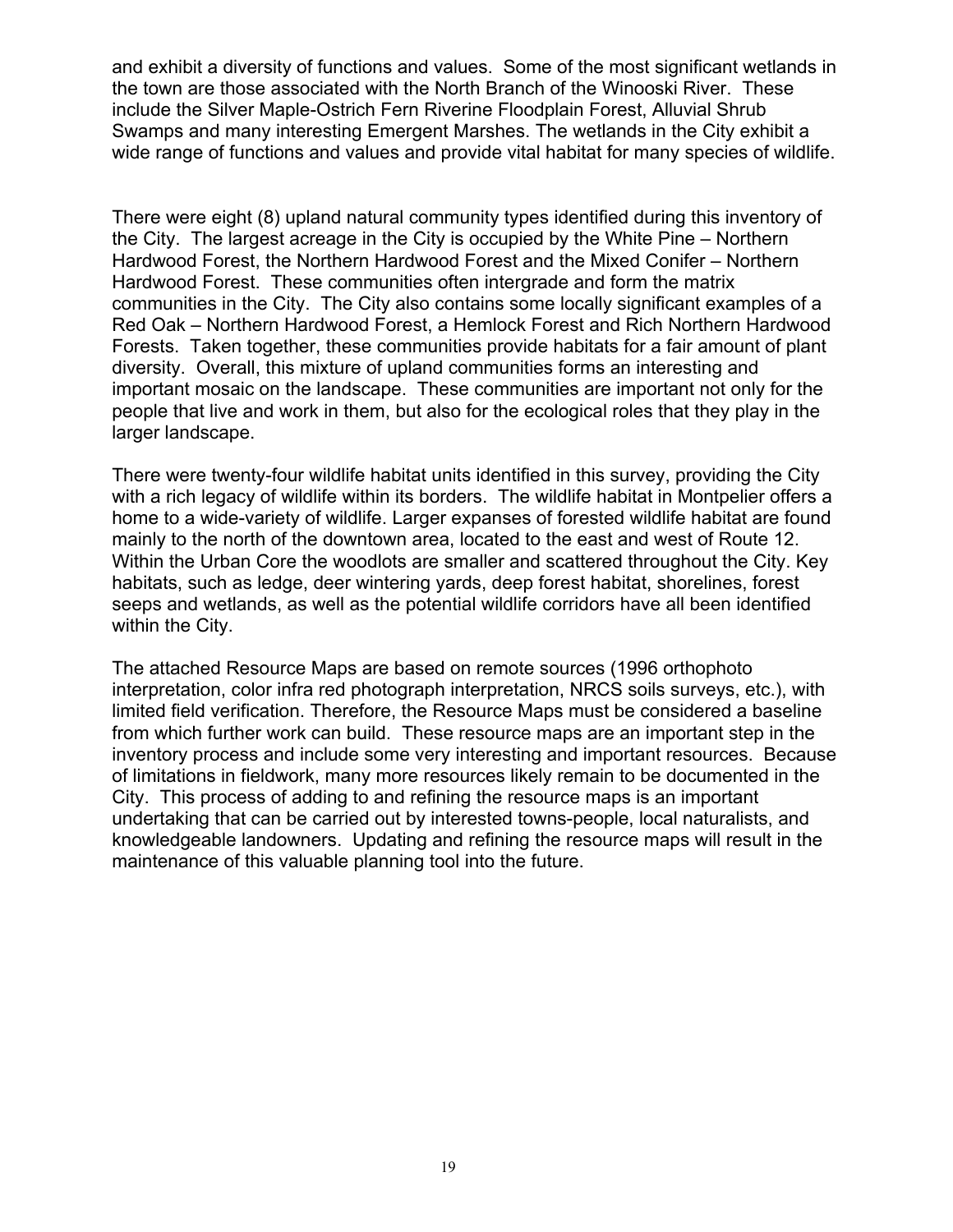#### **Natural Resources Inventory City of Montpelier, Vermont**

#### **Table 3: Wildlife Habitat Summary Data**

| Unit ID* | Location                  | Size    | <b>HabitatDescription</b> | <b>Forest Type</b> | <b>Foliage</b>   | <b>Horizontal</b> | General | <b>Structure</b> | Rivers       | Wetlands    | <b>Standing</b> | Deer Yard   | Deer Yard | <b>Woody Debris</b> | LandUse               | Parkland   | <b>Special Habitats</b>     | <b>Observed Wildlife Sign</b>           |
|----------|---------------------------|---------|---------------------------|--------------------|------------------|-------------------|---------|------------------|--------------|-------------|-----------------|-------------|-----------|---------------------|-----------------------|------------|-----------------------------|-----------------------------------------|
|          |                           | (acres) | <b>Description</b>        |                    | Height           | <b>Diversity</b>  | Cover   |                  |              | (1 or more) | Dead            | (Field      | (State    |                     |                       |            |                             |                                         |
|          |                           |         | (Urban Core/              |                    | <b>Diversity</b> |                   |         |                  |              |             | <b>Trees</b>    | Identified) | Mapped)   |                     |                       |            |                             |                                         |
|          |                           |         | <b>NonUrban Core)</b>     |                    | (L/M/H)          | (L/M/H)           | (L/M/H) |                  |              |             |                 |             |           |                     |                       |            |                             |                                         |
|          | <b>Barre Street</b>       | 2.35    | Urban Core                | U                  | -U               |                   |         | -11              | $\mathbf{U}$ |             |                 |             |           |                     | - 11                  |            |                             |                                         |
|          | Guild Hill                | 382.66  | NonUrban                  | softwood           | L-M              |                   |         |                  |              |             | L-M             |             |           |                     | forest                |            | P.D.M                       | M, D, P, H, C                           |
|          | Hubbarb Park and North    | 851.90  | NonUrban                  | softwood           | L-M              | L-M               | M-H     | R.H              |              |             |                 |             |           |                     | forest                | Hbbrd Park | BB, AB, R, PD, P, RFS, D, T | BB, FI, BCT, P, RF, SH, R, M, D, S, PWP |
|          | Elm Street                | 341.73  | NonUrban                  | mix                | M                | <b>M</b>          | L-M     | V.R              |              |             |                 |             |           |                     | forest.farm.roads     | N Brnch Pk | LV,FP,T,P,D,BB              | BB,FI,P,RF,C,SH,M,D,PWP,M,R,RG,Sal,RS   |
|          | <b>North Street</b>       | 99.33   | NonUrban                  | softwood           | L-M              | L-M               | $1 - M$ | SW.RL            | $\lambda$    |             | L-M             |             |           |                     | roads, houses, forest |            | RFD,F,P,RS                  | RF, D, WsI, P, RS, PWP                  |
|          | <b>Towne Street</b>       | 12.63   | Urban Core                |                    |                  |                   |         | $\Box$           |              |             |                 |             |           |                     |                       |            |                             |                                         |
|          | <b>Main Street</b>        | 41.95   | NonUrban                  | $\mathbf{U}$       |                  |                   |         |                  |              |             |                 |             |           |                     | -11                   |            |                             |                                         |
|          | Chestnut Hill Road        | 48.50   | NonUrban                  | $\overline{11}$    |                  |                   |         |                  |              |             |                 |             |           |                     |                       |            |                             |                                         |
|          | <b>Bliss Road</b>         | 67.98   | NonUrban                  |                    |                  |                   |         |                  |              |             |                 |             |           |                     |                       |            |                             |                                         |
|          | <b>Gallison Hill Road</b> | 267.25  | NonUrban                  | $\blacksquare$     |                  |                   |         |                  |              |             |                 |             |           |                     | $\overline{11}$       |            |                             |                                         |
|          | <b>Terrrace Street</b>    | 480.51  | NonUrban                  |                    |                  |                   |         |                  |              |             |                 |             |           |                     | $\overline{11}$       |            |                             |                                         |
|          | National Life Drive       | 140.74  | NonUrban                  |                    |                  |                   |         |                  |              |             |                 |             |           |                     |                       |            |                             |                                         |
|          | <b>Memorial Drive</b>     | 52.09   | NonUrban                  | $\mathbf{U}$       |                  |                   |         |                  |              |             |                 |             |           |                     | - 11                  |            |                             |                                         |
|          | <b>Northfield Street</b>  | 153.18  | NonUrban                  | $\mathbf{H}$       |                  |                   |         |                  |              |             |                 |             |           |                     | $\overline{11}$       |            |                             |                                         |
|          | <b>Hill Street</b>        | 81.58   | NonUrban                  | hardwood           |                  |                   |         | R,L              |              |             | L-M             |             |           |                     | roads, houses, forest |            | RFS,D                       |                                         |
|          | Hersey Road               | 11.64   | NonUrban                  | softwood           |                  |                   |         |                  |              |             |                 |             |           |                     | forest, roads         |            | RFS,D,F                     | Trk, D, Brds                            |
|          | <b>River Street</b>       | 176.67  | NonUrban                  |                    |                  |                   |         |                  |              |             |                 |             |           |                     |                       |            |                             |                                         |
|          | Sabin Pasture             | 235.59  | NonUrban                  |                    |                  |                   |         |                  |              |             |                 |             |           |                     |                       |            |                             |                                         |
| 19       | <b>Harrison Avenue</b>    | 10.75   | Urban Core                | $\blacksquare$     |                  |                   |         |                  |              |             |                 |             |           |                     | - 11                  |            |                             |                                         |
| 20       | <b>Marvin Street</b>      | 8.11    | Urban Core                |                    |                  |                   |         |                  |              |             |                 |             |           |                     | $\Box$                |            |                             |                                         |
| 21       | City Hall Woods           | 3.12    | Urban Core                | $\overline{11}$    |                  |                   |         |                  |              |             |                 |             |           |                     | - 11                  |            |                             |                                         |
| 22       | <b>Ewing Street</b>       | 2.66    | Urban Core                |                    |                  |                   |         |                  |              |             |                 |             |           |                     |                       |            |                             |                                         |
| 23       | <b>Liberty Street</b>     | 3.34    | Urban Core                |                    |                  |                   |         |                  |              |             |                 |             |           |                     |                       |            |                             |                                         |
| 24       | <b>Ridge Street</b>       | 1.19    | Urban Core                |                    |                  |                   |         |                  |              |             |                 |             |           |                     | - 11                  |            |                             |                                         |

P: Plantation of trees<br>PP: Presence of floodplain forest<br>T: Trails<br>LV: Varved Clay AB: American Beech Stand T: Trails<br>
Or: Orchard LV: Varved Clay<br>
Pt: Peatland R: Rocky<br>
RS : Rich, or limy forest sites RFD: Red Fox Den<br>
BB: Black Bear Fi: Fisher<br>
D: White-Tail Deer O: Otter M: Moose Mk: Mink<br>Bv: Beaver Bot: Bobcat<br>Rc: Raccoon Fo: Fox<br>Pp: Porcupine C: Coyote Wc: Woodcock TD: American Toad F: Fish Sal: Salamander H: Hawk PWD: Pileated Woodpecker

- 
- SH: Snowshoe Hare Bras: Other Birds: Other Birds: Other Birds<br>Wsl: Weasel WF: Waterfowl<br>RG: Ruffed Grouse RF: Red Fox

WP: Woodpecker

Notes: \*: Unit ID corresponds to ArcView Shapefile polygon Ids. Y/N: Yes/No U: Unknown NA: Not Applicable L/M/H: Low/Moderate/High

Code for Structural Attributes: R: Rocky<br>
H: Hilly V: Valley SW: Stone Wall<br>
V: Valley SW: Stone Wall<br>
Code for Special Habitats:<br>
BB: Presence of bear sign P: Plantation of trees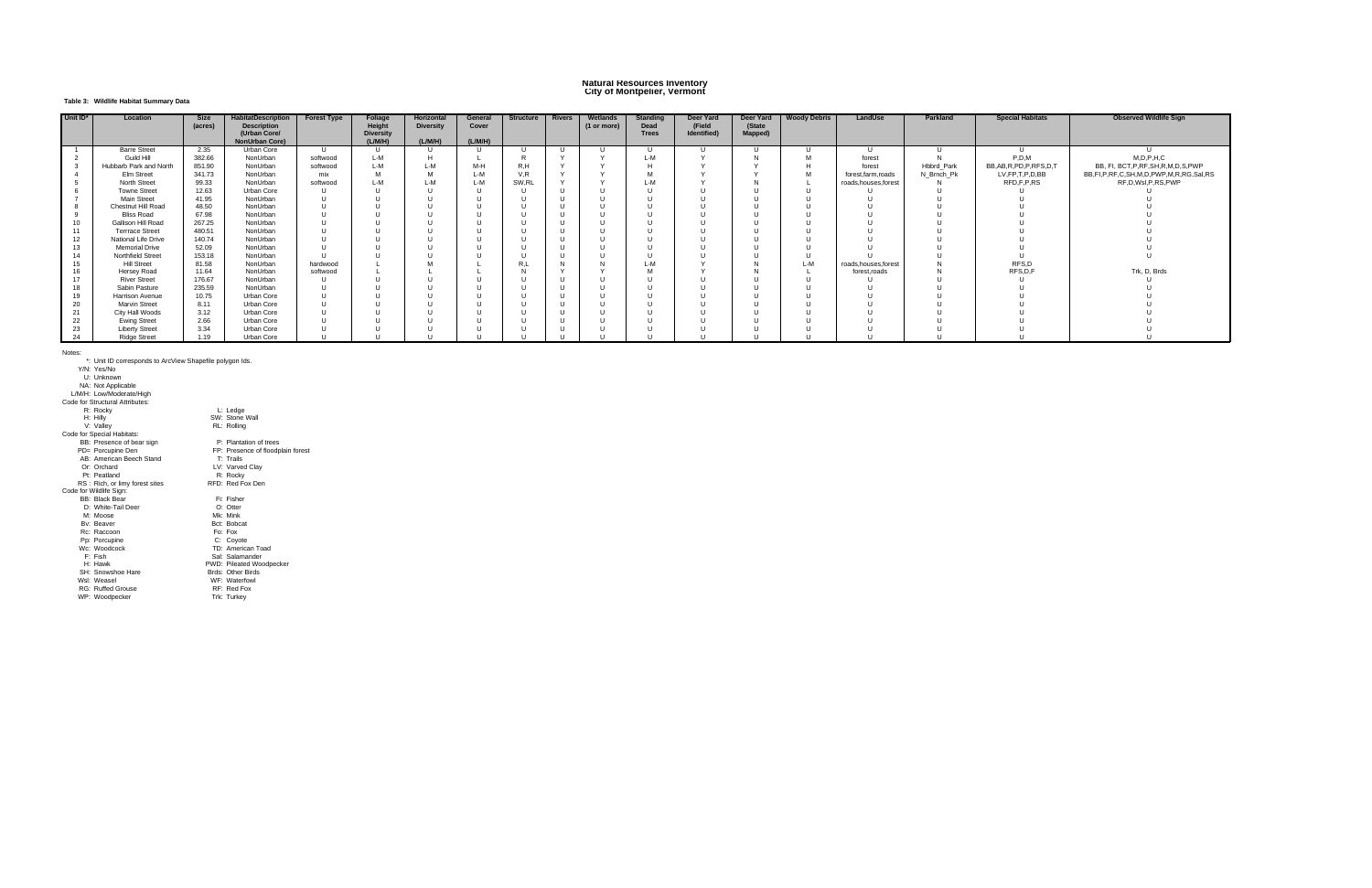#### **Natural Resources Inventory City of Montpelier, Vermont**

#### **Table 2: Upland Natural Communities Summary Data**

| Unit ID*<br><b>Classification</b><br>(Acres)<br>White Pine - Northern Hardwood Forest<br>10.49<br>1<br>$\overline{2}$<br>Pine plantation<br>6.78<br>3<br>Red Spruce - Northern Hardwood Forest<br>182.51<br>inclusions of White Pine and Hemlock Forests<br>4<br>White Pine - Northern Hardwood Forest<br>92.61<br>5<br><b>Hemlock Forest</b><br>8.72<br>6<br>Northern Hardwood Forest<br>33.20<br>$\overline{7}$<br>Northern Hardwood Forest<br>7.04<br>8<br>White Pine - Northern Hardwood Forest<br>155.46<br>9<br>Northern Hardwood Forest<br>8.53<br>10<br>White Pine - Northern Hardwood Forest<br>24.87<br>Red Pine Plantation<br>11.89<br>11<br>12<br>Red Oak - Northern Hardwood Forest<br>10.31<br>13<br>Northern Hardwood Forest<br>39.62<br>White Pine Plantation<br>includes Red Pine<br>14<br>6.66<br>15<br><b>Hemlock Forest</b><br>3.53<br>Rich Northern Hardwood Forest<br>11.53<br>16<br>Northern Hardwood Forest<br>34.04<br>17<br>18<br>Northern Hardwood Forest<br>4.61<br>19<br>Rich Northern Hardwood Forest<br>6.80<br>20<br>White Pine - Northern Hardwood Forest<br>14.21<br>21<br>Northern Hardwood Forest<br>40.67<br>22<br>White Pine - Northern Hardwood Forest<br>10.87<br>23<br>Includes Old Field<br>White Pine - Northern Hardwood Forest<br>28.82<br>24<br>White Pine - Northern Hardwood Forest<br>4.36<br>25<br>Northern Hardwood Forest<br>5.15<br>26<br>White Pine - Northern Hardwood Forest<br>19.21<br>27<br>Northern Hardwood Forest<br>50.26<br>28<br>White Pine - Northern Hardwood Forest<br>103.93<br>inclusions of Hemlock Forest<br>29<br>Northern Hardwood Forest<br>14.53<br>30<br>White Pine - Northern Hardwood Forest<br>14.00<br>Hemlock - Northern Hardwood Forest<br>31<br>11.20<br>32<br>White Pine - Northern Hardwood Forest<br>12.60<br>33<br>Northern Hardwood Forest<br>6.98<br>34<br>White Pine - Northern Hardwood Forest<br>14.26<br>35<br>Northern Hardwood Forest<br>3.31<br>4.86<br>36<br>Northern Hardwood Forest<br>37<br>Red Spruce - Northern Hardwood Forest<br>1.15<br>38<br>White Pine Plantation<br>5.54<br>39<br>White Pine - Northern Hardwood Forest<br>319.57<br><b>Hemlock Forest</b><br>40<br>17.30<br>steep slopes<br>41<br>White Pine - Northern Hardwood Forest<br>195.74<br>may contain inclusions of wetlands<br>42<br>Red Spruce - Northern Hardwood Forest<br>20.22<br><b>White Pine Plantation</b><br>6.76<br>43<br>44<br>White Pine Plantation<br>3.14<br>45<br><b>Hemlock Forest</b><br>2.82<br>46<br>White Pine - Northern Hardwood Forest<br>62.10<br>young forest, steep slopes<br>47<br>White Pine - Northern Hardwood Forest<br>82.02<br>48<br>Northern Hardwood Forest<br>40.82<br>49<br>Northern Hardwood Forest<br>13.15<br>50<br>White Pine - Northern Hardwood Forest<br>33.01<br>51<br><b>Hemlock Forest</b><br>52.71<br>52<br><b>Red Pine Plantation</b><br>3.51<br>53<br>Northern Hardwood Forest<br>5.59<br>54<br>Northern Hardwood Forest<br>79.68<br>55<br>Northern Hardwood Forest<br>18.22<br>Mixed Conifer - Northern Hardwood Forest<br>56<br>746.96<br>A mosiac of White Pine, Red Spruce and Hemlock with Northern Hardwoods<br>57<br>White Pine - Northern Hardwood Forest<br>15.40 |    | <b>Natural Community</b>              | <b>Size</b> | <b>Comments</b> |
|---------------------------------------------------------------------------------------------------------------------------------------------------------------------------------------------------------------------------------------------------------------------------------------------------------------------------------------------------------------------------------------------------------------------------------------------------------------------------------------------------------------------------------------------------------------------------------------------------------------------------------------------------------------------------------------------------------------------------------------------------------------------------------------------------------------------------------------------------------------------------------------------------------------------------------------------------------------------------------------------------------------------------------------------------------------------------------------------------------------------------------------------------------------------------------------------------------------------------------------------------------------------------------------------------------------------------------------------------------------------------------------------------------------------------------------------------------------------------------------------------------------------------------------------------------------------------------------------------------------------------------------------------------------------------------------------------------------------------------------------------------------------------------------------------------------------------------------------------------------------------------------------------------------------------------------------------------------------------------------------------------------------------------------------------------------------------------------------------------------------------------------------------------------------------------------------------------------------------------------------------------------------------------------------------------------------------------------------------------------------------------------------------------------------------------------------------------------------------------------------------------------------------------------------------------------------------------------------------------------------------------------------------------------------------------------------------------------------------------------------------------------------------------------------------------------------------------------------------------------------------------------------------------------------------------------------------------------------------------------------------------------------------------------------------------------------------------------------------------------------------------------------------------------------------------------------------------|----|---------------------------------------|-------------|-----------------|
|                                                                                                                                                                                                                                                                                                                                                                                                                                                                                                                                                                                                                                                                                                                                                                                                                                                                                                                                                                                                                                                                                                                                                                                                                                                                                                                                                                                                                                                                                                                                                                                                                                                                                                                                                                                                                                                                                                                                                                                                                                                                                                                                                                                                                                                                                                                                                                                                                                                                                                                                                                                                                                                                                                                                                                                                                                                                                                                                                                                                                                                                                                                                                                                                         |    |                                       |             |                 |
|                                                                                                                                                                                                                                                                                                                                                                                                                                                                                                                                                                                                                                                                                                                                                                                                                                                                                                                                                                                                                                                                                                                                                                                                                                                                                                                                                                                                                                                                                                                                                                                                                                                                                                                                                                                                                                                                                                                                                                                                                                                                                                                                                                                                                                                                                                                                                                                                                                                                                                                                                                                                                                                                                                                                                                                                                                                                                                                                                                                                                                                                                                                                                                                                         |    |                                       |             |                 |
|                                                                                                                                                                                                                                                                                                                                                                                                                                                                                                                                                                                                                                                                                                                                                                                                                                                                                                                                                                                                                                                                                                                                                                                                                                                                                                                                                                                                                                                                                                                                                                                                                                                                                                                                                                                                                                                                                                                                                                                                                                                                                                                                                                                                                                                                                                                                                                                                                                                                                                                                                                                                                                                                                                                                                                                                                                                                                                                                                                                                                                                                                                                                                                                                         |    |                                       |             |                 |
|                                                                                                                                                                                                                                                                                                                                                                                                                                                                                                                                                                                                                                                                                                                                                                                                                                                                                                                                                                                                                                                                                                                                                                                                                                                                                                                                                                                                                                                                                                                                                                                                                                                                                                                                                                                                                                                                                                                                                                                                                                                                                                                                                                                                                                                                                                                                                                                                                                                                                                                                                                                                                                                                                                                                                                                                                                                                                                                                                                                                                                                                                                                                                                                                         |    |                                       |             |                 |
|                                                                                                                                                                                                                                                                                                                                                                                                                                                                                                                                                                                                                                                                                                                                                                                                                                                                                                                                                                                                                                                                                                                                                                                                                                                                                                                                                                                                                                                                                                                                                                                                                                                                                                                                                                                                                                                                                                                                                                                                                                                                                                                                                                                                                                                                                                                                                                                                                                                                                                                                                                                                                                                                                                                                                                                                                                                                                                                                                                                                                                                                                                                                                                                                         |    |                                       |             |                 |
|                                                                                                                                                                                                                                                                                                                                                                                                                                                                                                                                                                                                                                                                                                                                                                                                                                                                                                                                                                                                                                                                                                                                                                                                                                                                                                                                                                                                                                                                                                                                                                                                                                                                                                                                                                                                                                                                                                                                                                                                                                                                                                                                                                                                                                                                                                                                                                                                                                                                                                                                                                                                                                                                                                                                                                                                                                                                                                                                                                                                                                                                                                                                                                                                         |    |                                       |             |                 |
|                                                                                                                                                                                                                                                                                                                                                                                                                                                                                                                                                                                                                                                                                                                                                                                                                                                                                                                                                                                                                                                                                                                                                                                                                                                                                                                                                                                                                                                                                                                                                                                                                                                                                                                                                                                                                                                                                                                                                                                                                                                                                                                                                                                                                                                                                                                                                                                                                                                                                                                                                                                                                                                                                                                                                                                                                                                                                                                                                                                                                                                                                                                                                                                                         |    |                                       |             |                 |
|                                                                                                                                                                                                                                                                                                                                                                                                                                                                                                                                                                                                                                                                                                                                                                                                                                                                                                                                                                                                                                                                                                                                                                                                                                                                                                                                                                                                                                                                                                                                                                                                                                                                                                                                                                                                                                                                                                                                                                                                                                                                                                                                                                                                                                                                                                                                                                                                                                                                                                                                                                                                                                                                                                                                                                                                                                                                                                                                                                                                                                                                                                                                                                                                         |    |                                       |             |                 |
|                                                                                                                                                                                                                                                                                                                                                                                                                                                                                                                                                                                                                                                                                                                                                                                                                                                                                                                                                                                                                                                                                                                                                                                                                                                                                                                                                                                                                                                                                                                                                                                                                                                                                                                                                                                                                                                                                                                                                                                                                                                                                                                                                                                                                                                                                                                                                                                                                                                                                                                                                                                                                                                                                                                                                                                                                                                                                                                                                                                                                                                                                                                                                                                                         |    |                                       |             |                 |
|                                                                                                                                                                                                                                                                                                                                                                                                                                                                                                                                                                                                                                                                                                                                                                                                                                                                                                                                                                                                                                                                                                                                                                                                                                                                                                                                                                                                                                                                                                                                                                                                                                                                                                                                                                                                                                                                                                                                                                                                                                                                                                                                                                                                                                                                                                                                                                                                                                                                                                                                                                                                                                                                                                                                                                                                                                                                                                                                                                                                                                                                                                                                                                                                         |    |                                       |             |                 |
|                                                                                                                                                                                                                                                                                                                                                                                                                                                                                                                                                                                                                                                                                                                                                                                                                                                                                                                                                                                                                                                                                                                                                                                                                                                                                                                                                                                                                                                                                                                                                                                                                                                                                                                                                                                                                                                                                                                                                                                                                                                                                                                                                                                                                                                                                                                                                                                                                                                                                                                                                                                                                                                                                                                                                                                                                                                                                                                                                                                                                                                                                                                                                                                                         |    |                                       |             |                 |
|                                                                                                                                                                                                                                                                                                                                                                                                                                                                                                                                                                                                                                                                                                                                                                                                                                                                                                                                                                                                                                                                                                                                                                                                                                                                                                                                                                                                                                                                                                                                                                                                                                                                                                                                                                                                                                                                                                                                                                                                                                                                                                                                                                                                                                                                                                                                                                                                                                                                                                                                                                                                                                                                                                                                                                                                                                                                                                                                                                                                                                                                                                                                                                                                         |    |                                       |             |                 |
|                                                                                                                                                                                                                                                                                                                                                                                                                                                                                                                                                                                                                                                                                                                                                                                                                                                                                                                                                                                                                                                                                                                                                                                                                                                                                                                                                                                                                                                                                                                                                                                                                                                                                                                                                                                                                                                                                                                                                                                                                                                                                                                                                                                                                                                                                                                                                                                                                                                                                                                                                                                                                                                                                                                                                                                                                                                                                                                                                                                                                                                                                                                                                                                                         |    |                                       |             |                 |
|                                                                                                                                                                                                                                                                                                                                                                                                                                                                                                                                                                                                                                                                                                                                                                                                                                                                                                                                                                                                                                                                                                                                                                                                                                                                                                                                                                                                                                                                                                                                                                                                                                                                                                                                                                                                                                                                                                                                                                                                                                                                                                                                                                                                                                                                                                                                                                                                                                                                                                                                                                                                                                                                                                                                                                                                                                                                                                                                                                                                                                                                                                                                                                                                         |    |                                       |             |                 |
|                                                                                                                                                                                                                                                                                                                                                                                                                                                                                                                                                                                                                                                                                                                                                                                                                                                                                                                                                                                                                                                                                                                                                                                                                                                                                                                                                                                                                                                                                                                                                                                                                                                                                                                                                                                                                                                                                                                                                                                                                                                                                                                                                                                                                                                                                                                                                                                                                                                                                                                                                                                                                                                                                                                                                                                                                                                                                                                                                                                                                                                                                                                                                                                                         |    |                                       |             |                 |
|                                                                                                                                                                                                                                                                                                                                                                                                                                                                                                                                                                                                                                                                                                                                                                                                                                                                                                                                                                                                                                                                                                                                                                                                                                                                                                                                                                                                                                                                                                                                                                                                                                                                                                                                                                                                                                                                                                                                                                                                                                                                                                                                                                                                                                                                                                                                                                                                                                                                                                                                                                                                                                                                                                                                                                                                                                                                                                                                                                                                                                                                                                                                                                                                         |    |                                       |             |                 |
|                                                                                                                                                                                                                                                                                                                                                                                                                                                                                                                                                                                                                                                                                                                                                                                                                                                                                                                                                                                                                                                                                                                                                                                                                                                                                                                                                                                                                                                                                                                                                                                                                                                                                                                                                                                                                                                                                                                                                                                                                                                                                                                                                                                                                                                                                                                                                                                                                                                                                                                                                                                                                                                                                                                                                                                                                                                                                                                                                                                                                                                                                                                                                                                                         |    |                                       |             |                 |
|                                                                                                                                                                                                                                                                                                                                                                                                                                                                                                                                                                                                                                                                                                                                                                                                                                                                                                                                                                                                                                                                                                                                                                                                                                                                                                                                                                                                                                                                                                                                                                                                                                                                                                                                                                                                                                                                                                                                                                                                                                                                                                                                                                                                                                                                                                                                                                                                                                                                                                                                                                                                                                                                                                                                                                                                                                                                                                                                                                                                                                                                                                                                                                                                         |    |                                       |             |                 |
|                                                                                                                                                                                                                                                                                                                                                                                                                                                                                                                                                                                                                                                                                                                                                                                                                                                                                                                                                                                                                                                                                                                                                                                                                                                                                                                                                                                                                                                                                                                                                                                                                                                                                                                                                                                                                                                                                                                                                                                                                                                                                                                                                                                                                                                                                                                                                                                                                                                                                                                                                                                                                                                                                                                                                                                                                                                                                                                                                                                                                                                                                                                                                                                                         |    |                                       |             |                 |
|                                                                                                                                                                                                                                                                                                                                                                                                                                                                                                                                                                                                                                                                                                                                                                                                                                                                                                                                                                                                                                                                                                                                                                                                                                                                                                                                                                                                                                                                                                                                                                                                                                                                                                                                                                                                                                                                                                                                                                                                                                                                                                                                                                                                                                                                                                                                                                                                                                                                                                                                                                                                                                                                                                                                                                                                                                                                                                                                                                                                                                                                                                                                                                                                         |    |                                       |             |                 |
|                                                                                                                                                                                                                                                                                                                                                                                                                                                                                                                                                                                                                                                                                                                                                                                                                                                                                                                                                                                                                                                                                                                                                                                                                                                                                                                                                                                                                                                                                                                                                                                                                                                                                                                                                                                                                                                                                                                                                                                                                                                                                                                                                                                                                                                                                                                                                                                                                                                                                                                                                                                                                                                                                                                                                                                                                                                                                                                                                                                                                                                                                                                                                                                                         |    |                                       |             |                 |
|                                                                                                                                                                                                                                                                                                                                                                                                                                                                                                                                                                                                                                                                                                                                                                                                                                                                                                                                                                                                                                                                                                                                                                                                                                                                                                                                                                                                                                                                                                                                                                                                                                                                                                                                                                                                                                                                                                                                                                                                                                                                                                                                                                                                                                                                                                                                                                                                                                                                                                                                                                                                                                                                                                                                                                                                                                                                                                                                                                                                                                                                                                                                                                                                         |    |                                       |             |                 |
|                                                                                                                                                                                                                                                                                                                                                                                                                                                                                                                                                                                                                                                                                                                                                                                                                                                                                                                                                                                                                                                                                                                                                                                                                                                                                                                                                                                                                                                                                                                                                                                                                                                                                                                                                                                                                                                                                                                                                                                                                                                                                                                                                                                                                                                                                                                                                                                                                                                                                                                                                                                                                                                                                                                                                                                                                                                                                                                                                                                                                                                                                                                                                                                                         |    |                                       |             |                 |
|                                                                                                                                                                                                                                                                                                                                                                                                                                                                                                                                                                                                                                                                                                                                                                                                                                                                                                                                                                                                                                                                                                                                                                                                                                                                                                                                                                                                                                                                                                                                                                                                                                                                                                                                                                                                                                                                                                                                                                                                                                                                                                                                                                                                                                                                                                                                                                                                                                                                                                                                                                                                                                                                                                                                                                                                                                                                                                                                                                                                                                                                                                                                                                                                         |    |                                       |             |                 |
|                                                                                                                                                                                                                                                                                                                                                                                                                                                                                                                                                                                                                                                                                                                                                                                                                                                                                                                                                                                                                                                                                                                                                                                                                                                                                                                                                                                                                                                                                                                                                                                                                                                                                                                                                                                                                                                                                                                                                                                                                                                                                                                                                                                                                                                                                                                                                                                                                                                                                                                                                                                                                                                                                                                                                                                                                                                                                                                                                                                                                                                                                                                                                                                                         |    |                                       |             |                 |
|                                                                                                                                                                                                                                                                                                                                                                                                                                                                                                                                                                                                                                                                                                                                                                                                                                                                                                                                                                                                                                                                                                                                                                                                                                                                                                                                                                                                                                                                                                                                                                                                                                                                                                                                                                                                                                                                                                                                                                                                                                                                                                                                                                                                                                                                                                                                                                                                                                                                                                                                                                                                                                                                                                                                                                                                                                                                                                                                                                                                                                                                                                                                                                                                         |    |                                       |             |                 |
|                                                                                                                                                                                                                                                                                                                                                                                                                                                                                                                                                                                                                                                                                                                                                                                                                                                                                                                                                                                                                                                                                                                                                                                                                                                                                                                                                                                                                                                                                                                                                                                                                                                                                                                                                                                                                                                                                                                                                                                                                                                                                                                                                                                                                                                                                                                                                                                                                                                                                                                                                                                                                                                                                                                                                                                                                                                                                                                                                                                                                                                                                                                                                                                                         |    |                                       |             |                 |
|                                                                                                                                                                                                                                                                                                                                                                                                                                                                                                                                                                                                                                                                                                                                                                                                                                                                                                                                                                                                                                                                                                                                                                                                                                                                                                                                                                                                                                                                                                                                                                                                                                                                                                                                                                                                                                                                                                                                                                                                                                                                                                                                                                                                                                                                                                                                                                                                                                                                                                                                                                                                                                                                                                                                                                                                                                                                                                                                                                                                                                                                                                                                                                                                         |    |                                       |             |                 |
|                                                                                                                                                                                                                                                                                                                                                                                                                                                                                                                                                                                                                                                                                                                                                                                                                                                                                                                                                                                                                                                                                                                                                                                                                                                                                                                                                                                                                                                                                                                                                                                                                                                                                                                                                                                                                                                                                                                                                                                                                                                                                                                                                                                                                                                                                                                                                                                                                                                                                                                                                                                                                                                                                                                                                                                                                                                                                                                                                                                                                                                                                                                                                                                                         |    |                                       |             |                 |
|                                                                                                                                                                                                                                                                                                                                                                                                                                                                                                                                                                                                                                                                                                                                                                                                                                                                                                                                                                                                                                                                                                                                                                                                                                                                                                                                                                                                                                                                                                                                                                                                                                                                                                                                                                                                                                                                                                                                                                                                                                                                                                                                                                                                                                                                                                                                                                                                                                                                                                                                                                                                                                                                                                                                                                                                                                                                                                                                                                                                                                                                                                                                                                                                         |    |                                       |             |                 |
|                                                                                                                                                                                                                                                                                                                                                                                                                                                                                                                                                                                                                                                                                                                                                                                                                                                                                                                                                                                                                                                                                                                                                                                                                                                                                                                                                                                                                                                                                                                                                                                                                                                                                                                                                                                                                                                                                                                                                                                                                                                                                                                                                                                                                                                                                                                                                                                                                                                                                                                                                                                                                                                                                                                                                                                                                                                                                                                                                                                                                                                                                                                                                                                                         |    |                                       |             |                 |
|                                                                                                                                                                                                                                                                                                                                                                                                                                                                                                                                                                                                                                                                                                                                                                                                                                                                                                                                                                                                                                                                                                                                                                                                                                                                                                                                                                                                                                                                                                                                                                                                                                                                                                                                                                                                                                                                                                                                                                                                                                                                                                                                                                                                                                                                                                                                                                                                                                                                                                                                                                                                                                                                                                                                                                                                                                                                                                                                                                                                                                                                                                                                                                                                         |    |                                       |             |                 |
|                                                                                                                                                                                                                                                                                                                                                                                                                                                                                                                                                                                                                                                                                                                                                                                                                                                                                                                                                                                                                                                                                                                                                                                                                                                                                                                                                                                                                                                                                                                                                                                                                                                                                                                                                                                                                                                                                                                                                                                                                                                                                                                                                                                                                                                                                                                                                                                                                                                                                                                                                                                                                                                                                                                                                                                                                                                                                                                                                                                                                                                                                                                                                                                                         |    |                                       |             |                 |
|                                                                                                                                                                                                                                                                                                                                                                                                                                                                                                                                                                                                                                                                                                                                                                                                                                                                                                                                                                                                                                                                                                                                                                                                                                                                                                                                                                                                                                                                                                                                                                                                                                                                                                                                                                                                                                                                                                                                                                                                                                                                                                                                                                                                                                                                                                                                                                                                                                                                                                                                                                                                                                                                                                                                                                                                                                                                                                                                                                                                                                                                                                                                                                                                         |    |                                       |             |                 |
|                                                                                                                                                                                                                                                                                                                                                                                                                                                                                                                                                                                                                                                                                                                                                                                                                                                                                                                                                                                                                                                                                                                                                                                                                                                                                                                                                                                                                                                                                                                                                                                                                                                                                                                                                                                                                                                                                                                                                                                                                                                                                                                                                                                                                                                                                                                                                                                                                                                                                                                                                                                                                                                                                                                                                                                                                                                                                                                                                                                                                                                                                                                                                                                                         |    |                                       |             |                 |
|                                                                                                                                                                                                                                                                                                                                                                                                                                                                                                                                                                                                                                                                                                                                                                                                                                                                                                                                                                                                                                                                                                                                                                                                                                                                                                                                                                                                                                                                                                                                                                                                                                                                                                                                                                                                                                                                                                                                                                                                                                                                                                                                                                                                                                                                                                                                                                                                                                                                                                                                                                                                                                                                                                                                                                                                                                                                                                                                                                                                                                                                                                                                                                                                         |    |                                       |             |                 |
|                                                                                                                                                                                                                                                                                                                                                                                                                                                                                                                                                                                                                                                                                                                                                                                                                                                                                                                                                                                                                                                                                                                                                                                                                                                                                                                                                                                                                                                                                                                                                                                                                                                                                                                                                                                                                                                                                                                                                                                                                                                                                                                                                                                                                                                                                                                                                                                                                                                                                                                                                                                                                                                                                                                                                                                                                                                                                                                                                                                                                                                                                                                                                                                                         |    |                                       |             |                 |
|                                                                                                                                                                                                                                                                                                                                                                                                                                                                                                                                                                                                                                                                                                                                                                                                                                                                                                                                                                                                                                                                                                                                                                                                                                                                                                                                                                                                                                                                                                                                                                                                                                                                                                                                                                                                                                                                                                                                                                                                                                                                                                                                                                                                                                                                                                                                                                                                                                                                                                                                                                                                                                                                                                                                                                                                                                                                                                                                                                                                                                                                                                                                                                                                         |    |                                       |             |                 |
|                                                                                                                                                                                                                                                                                                                                                                                                                                                                                                                                                                                                                                                                                                                                                                                                                                                                                                                                                                                                                                                                                                                                                                                                                                                                                                                                                                                                                                                                                                                                                                                                                                                                                                                                                                                                                                                                                                                                                                                                                                                                                                                                                                                                                                                                                                                                                                                                                                                                                                                                                                                                                                                                                                                                                                                                                                                                                                                                                                                                                                                                                                                                                                                                         |    |                                       |             |                 |
|                                                                                                                                                                                                                                                                                                                                                                                                                                                                                                                                                                                                                                                                                                                                                                                                                                                                                                                                                                                                                                                                                                                                                                                                                                                                                                                                                                                                                                                                                                                                                                                                                                                                                                                                                                                                                                                                                                                                                                                                                                                                                                                                                                                                                                                                                                                                                                                                                                                                                                                                                                                                                                                                                                                                                                                                                                                                                                                                                                                                                                                                                                                                                                                                         |    |                                       |             |                 |
|                                                                                                                                                                                                                                                                                                                                                                                                                                                                                                                                                                                                                                                                                                                                                                                                                                                                                                                                                                                                                                                                                                                                                                                                                                                                                                                                                                                                                                                                                                                                                                                                                                                                                                                                                                                                                                                                                                                                                                                                                                                                                                                                                                                                                                                                                                                                                                                                                                                                                                                                                                                                                                                                                                                                                                                                                                                                                                                                                                                                                                                                                                                                                                                                         |    |                                       |             |                 |
|                                                                                                                                                                                                                                                                                                                                                                                                                                                                                                                                                                                                                                                                                                                                                                                                                                                                                                                                                                                                                                                                                                                                                                                                                                                                                                                                                                                                                                                                                                                                                                                                                                                                                                                                                                                                                                                                                                                                                                                                                                                                                                                                                                                                                                                                                                                                                                                                                                                                                                                                                                                                                                                                                                                                                                                                                                                                                                                                                                                                                                                                                                                                                                                                         |    |                                       |             |                 |
|                                                                                                                                                                                                                                                                                                                                                                                                                                                                                                                                                                                                                                                                                                                                                                                                                                                                                                                                                                                                                                                                                                                                                                                                                                                                                                                                                                                                                                                                                                                                                                                                                                                                                                                                                                                                                                                                                                                                                                                                                                                                                                                                                                                                                                                                                                                                                                                                                                                                                                                                                                                                                                                                                                                                                                                                                                                                                                                                                                                                                                                                                                                                                                                                         |    |                                       |             |                 |
|                                                                                                                                                                                                                                                                                                                                                                                                                                                                                                                                                                                                                                                                                                                                                                                                                                                                                                                                                                                                                                                                                                                                                                                                                                                                                                                                                                                                                                                                                                                                                                                                                                                                                                                                                                                                                                                                                                                                                                                                                                                                                                                                                                                                                                                                                                                                                                                                                                                                                                                                                                                                                                                                                                                                                                                                                                                                                                                                                                                                                                                                                                                                                                                                         |    |                                       |             |                 |
|                                                                                                                                                                                                                                                                                                                                                                                                                                                                                                                                                                                                                                                                                                                                                                                                                                                                                                                                                                                                                                                                                                                                                                                                                                                                                                                                                                                                                                                                                                                                                                                                                                                                                                                                                                                                                                                                                                                                                                                                                                                                                                                                                                                                                                                                                                                                                                                                                                                                                                                                                                                                                                                                                                                                                                                                                                                                                                                                                                                                                                                                                                                                                                                                         |    |                                       |             |                 |
|                                                                                                                                                                                                                                                                                                                                                                                                                                                                                                                                                                                                                                                                                                                                                                                                                                                                                                                                                                                                                                                                                                                                                                                                                                                                                                                                                                                                                                                                                                                                                                                                                                                                                                                                                                                                                                                                                                                                                                                                                                                                                                                                                                                                                                                                                                                                                                                                                                                                                                                                                                                                                                                                                                                                                                                                                                                                                                                                                                                                                                                                                                                                                                                                         |    |                                       |             |                 |
|                                                                                                                                                                                                                                                                                                                                                                                                                                                                                                                                                                                                                                                                                                                                                                                                                                                                                                                                                                                                                                                                                                                                                                                                                                                                                                                                                                                                                                                                                                                                                                                                                                                                                                                                                                                                                                                                                                                                                                                                                                                                                                                                                                                                                                                                                                                                                                                                                                                                                                                                                                                                                                                                                                                                                                                                                                                                                                                                                                                                                                                                                                                                                                                                         |    |                                       |             |                 |
|                                                                                                                                                                                                                                                                                                                                                                                                                                                                                                                                                                                                                                                                                                                                                                                                                                                                                                                                                                                                                                                                                                                                                                                                                                                                                                                                                                                                                                                                                                                                                                                                                                                                                                                                                                                                                                                                                                                                                                                                                                                                                                                                                                                                                                                                                                                                                                                                                                                                                                                                                                                                                                                                                                                                                                                                                                                                                                                                                                                                                                                                                                                                                                                                         |    |                                       |             |                 |
|                                                                                                                                                                                                                                                                                                                                                                                                                                                                                                                                                                                                                                                                                                                                                                                                                                                                                                                                                                                                                                                                                                                                                                                                                                                                                                                                                                                                                                                                                                                                                                                                                                                                                                                                                                                                                                                                                                                                                                                                                                                                                                                                                                                                                                                                                                                                                                                                                                                                                                                                                                                                                                                                                                                                                                                                                                                                                                                                                                                                                                                                                                                                                                                                         |    |                                       |             |                 |
|                                                                                                                                                                                                                                                                                                                                                                                                                                                                                                                                                                                                                                                                                                                                                                                                                                                                                                                                                                                                                                                                                                                                                                                                                                                                                                                                                                                                                                                                                                                                                                                                                                                                                                                                                                                                                                                                                                                                                                                                                                                                                                                                                                                                                                                                                                                                                                                                                                                                                                                                                                                                                                                                                                                                                                                                                                                                                                                                                                                                                                                                                                                                                                                                         |    |                                       |             |                 |
|                                                                                                                                                                                                                                                                                                                                                                                                                                                                                                                                                                                                                                                                                                                                                                                                                                                                                                                                                                                                                                                                                                                                                                                                                                                                                                                                                                                                                                                                                                                                                                                                                                                                                                                                                                                                                                                                                                                                                                                                                                                                                                                                                                                                                                                                                                                                                                                                                                                                                                                                                                                                                                                                                                                                                                                                                                                                                                                                                                                                                                                                                                                                                                                                         |    |                                       |             |                 |
|                                                                                                                                                                                                                                                                                                                                                                                                                                                                                                                                                                                                                                                                                                                                                                                                                                                                                                                                                                                                                                                                                                                                                                                                                                                                                                                                                                                                                                                                                                                                                                                                                                                                                                                                                                                                                                                                                                                                                                                                                                                                                                                                                                                                                                                                                                                                                                                                                                                                                                                                                                                                                                                                                                                                                                                                                                                                                                                                                                                                                                                                                                                                                                                                         |    |                                       |             |                 |
|                                                                                                                                                                                                                                                                                                                                                                                                                                                                                                                                                                                                                                                                                                                                                                                                                                                                                                                                                                                                                                                                                                                                                                                                                                                                                                                                                                                                                                                                                                                                                                                                                                                                                                                                                                                                                                                                                                                                                                                                                                                                                                                                                                                                                                                                                                                                                                                                                                                                                                                                                                                                                                                                                                                                                                                                                                                                                                                                                                                                                                                                                                                                                                                                         |    |                                       |             |                 |
|                                                                                                                                                                                                                                                                                                                                                                                                                                                                                                                                                                                                                                                                                                                                                                                                                                                                                                                                                                                                                                                                                                                                                                                                                                                                                                                                                                                                                                                                                                                                                                                                                                                                                                                                                                                                                                                                                                                                                                                                                                                                                                                                                                                                                                                                                                                                                                                                                                                                                                                                                                                                                                                                                                                                                                                                                                                                                                                                                                                                                                                                                                                                                                                                         |    |                                       |             |                 |
|                                                                                                                                                                                                                                                                                                                                                                                                                                                                                                                                                                                                                                                                                                                                                                                                                                                                                                                                                                                                                                                                                                                                                                                                                                                                                                                                                                                                                                                                                                                                                                                                                                                                                                                                                                                                                                                                                                                                                                                                                                                                                                                                                                                                                                                                                                                                                                                                                                                                                                                                                                                                                                                                                                                                                                                                                                                                                                                                                                                                                                                                                                                                                                                                         |    |                                       |             |                 |
|                                                                                                                                                                                                                                                                                                                                                                                                                                                                                                                                                                                                                                                                                                                                                                                                                                                                                                                                                                                                                                                                                                                                                                                                                                                                                                                                                                                                                                                                                                                                                                                                                                                                                                                                                                                                                                                                                                                                                                                                                                                                                                                                                                                                                                                                                                                                                                                                                                                                                                                                                                                                                                                                                                                                                                                                                                                                                                                                                                                                                                                                                                                                                                                                         | 58 | White Pine - Northern Hardwood Forest | 9.14        |                 |
| Mixed Conifer - Northern Hardwood Forest<br>A mosiac of White Pine, Red Spruce and Hemlock with Northern Hardwoods<br>59<br>163.90                                                                                                                                                                                                                                                                                                                                                                                                                                                                                                                                                                                                                                                                                                                                                                                                                                                                                                                                                                                                                                                                                                                                                                                                                                                                                                                                                                                                                                                                                                                                                                                                                                                                                                                                                                                                                                                                                                                                                                                                                                                                                                                                                                                                                                                                                                                                                                                                                                                                                                                                                                                                                                                                                                                                                                                                                                                                                                                                                                                                                                                                      |    |                                       |             |                 |
| 60<br>Northern Hardwood Forest<br>237.94<br>inclusions of mixed conifers                                                                                                                                                                                                                                                                                                                                                                                                                                                                                                                                                                                                                                                                                                                                                                                                                                                                                                                                                                                                                                                                                                                                                                                                                                                                                                                                                                                                                                                                                                                                                                                                                                                                                                                                                                                                                                                                                                                                                                                                                                                                                                                                                                                                                                                                                                                                                                                                                                                                                                                                                                                                                                                                                                                                                                                                                                                                                                                                                                                                                                                                                                                                |    |                                       |             |                 |
| 61<br>White Pine - Northern Hardwood Forest<br>15.00                                                                                                                                                                                                                                                                                                                                                                                                                                                                                                                                                                                                                                                                                                                                                                                                                                                                                                                                                                                                                                                                                                                                                                                                                                                                                                                                                                                                                                                                                                                                                                                                                                                                                                                                                                                                                                                                                                                                                                                                                                                                                                                                                                                                                                                                                                                                                                                                                                                                                                                                                                                                                                                                                                                                                                                                                                                                                                                                                                                                                                                                                                                                                    |    |                                       |             |                 |
| 62<br>Northern Hardwood Forest<br>15.27                                                                                                                                                                                                                                                                                                                                                                                                                                                                                                                                                                                                                                                                                                                                                                                                                                                                                                                                                                                                                                                                                                                                                                                                                                                                                                                                                                                                                                                                                                                                                                                                                                                                                                                                                                                                                                                                                                                                                                                                                                                                                                                                                                                                                                                                                                                                                                                                                                                                                                                                                                                                                                                                                                                                                                                                                                                                                                                                                                                                                                                                                                                                                                 |    |                                       |             |                 |
| 63<br>30.08<br>Red Spruce - Northern Hardwood Forest                                                                                                                                                                                                                                                                                                                                                                                                                                                                                                                                                                                                                                                                                                                                                                                                                                                                                                                                                                                                                                                                                                                                                                                                                                                                                                                                                                                                                                                                                                                                                                                                                                                                                                                                                                                                                                                                                                                                                                                                                                                                                                                                                                                                                                                                                                                                                                                                                                                                                                                                                                                                                                                                                                                                                                                                                                                                                                                                                                                                                                                                                                                                                    |    |                                       |             |                 |
| 64<br>Northern Hardwood Forest<br>11.38                                                                                                                                                                                                                                                                                                                                                                                                                                                                                                                                                                                                                                                                                                                                                                                                                                                                                                                                                                                                                                                                                                                                                                                                                                                                                                                                                                                                                                                                                                                                                                                                                                                                                                                                                                                                                                                                                                                                                                                                                                                                                                                                                                                                                                                                                                                                                                                                                                                                                                                                                                                                                                                                                                                                                                                                                                                                                                                                                                                                                                                                                                                                                                 |    |                                       |             |                 |
| White Pine - Northern Hardwood Forest<br>65<br>80.84<br>Norway Spruce Plantation<br>1.21                                                                                                                                                                                                                                                                                                                                                                                                                                                                                                                                                                                                                                                                                                                                                                                                                                                                                                                                                                                                                                                                                                                                                                                                                                                                                                                                                                                                                                                                                                                                                                                                                                                                                                                                                                                                                                                                                                                                                                                                                                                                                                                                                                                                                                                                                                                                                                                                                                                                                                                                                                                                                                                                                                                                                                                                                                                                                                                                                                                                                                                                                                                |    |                                       |             |                 |
| 66<br>67<br>Northern Hardwood Forest<br>162.02                                                                                                                                                                                                                                                                                                                                                                                                                                                                                                                                                                                                                                                                                                                                                                                                                                                                                                                                                                                                                                                                                                                                                                                                                                                                                                                                                                                                                                                                                                                                                                                                                                                                                                                                                                                                                                                                                                                                                                                                                                                                                                                                                                                                                                                                                                                                                                                                                                                                                                                                                                                                                                                                                                                                                                                                                                                                                                                                                                                                                                                                                                                                                          |    |                                       |             |                 |

Notes:

\*: Unit ID corresponds to ArcView Shapefile polygon Ids.